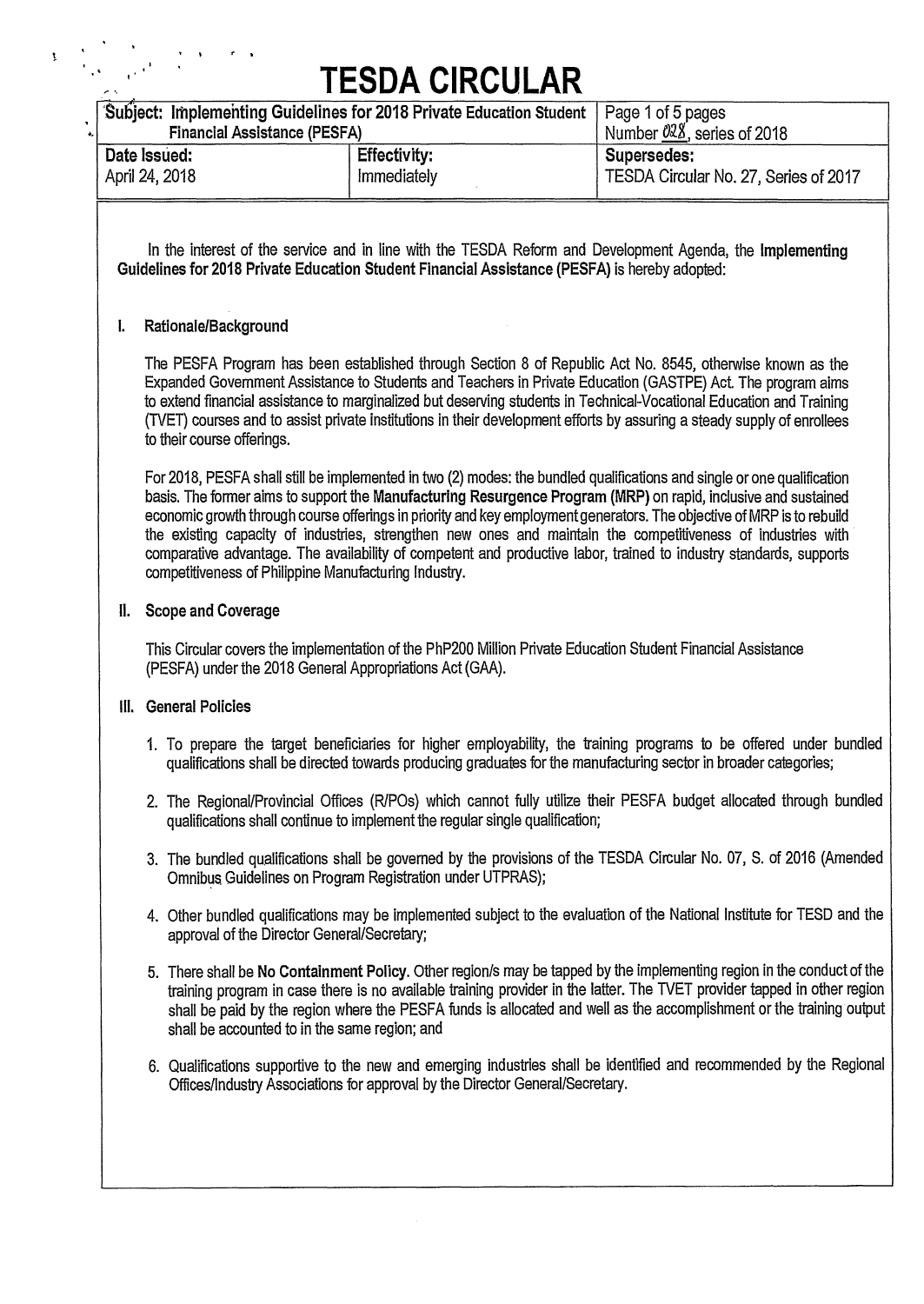| Subject: Implementing Guidelines for 2018 Private Education Student   Page 2 of 5 pages<br><b>Financial Assistance (PESFA)</b> |                     | Number 022, series of 2018            |
|--------------------------------------------------------------------------------------------------------------------------------|---------------------|---------------------------------------|
| Date Issued:                                                                                                                   | <b>Effectivity:</b> | Supersedes:                           |
| April 24, 2018                                                                                                                 | Immediately         | TESDA Circular No. 27, Series of 2017 |

#### **IV. Qualification of Beneficiaries**

The target beneficiaries of PESFA shall have the following qualifications:

- 1. Must have completed at least secondary education;
- 2. A Filipino Citizen of at least fifteen (15) years old at the start of the training; and
- 3. With an annual family income of three hundred thousand (P300,000.00) and below.

### **V. Documentary Requirements**

- 1. Copy of Form 138, Report Card or Certificate from the school where the applicant has completed his/her secondary education; and
- **2. Any** of the following documents showing that the applicant has an annual family income of not more than three hundred thousand (P300,000.00):
	- a. Annual Income Tax Return or Certificate of Compensation Payment;
	- b. Tax Withheld for the previous year;
	- c. Certificate of Tax Exemption from the Bureau of Internal Revenue (BIR); or
	- d. Certificate of Indigency issued either by the City/Municipal Mayor, City/Municipal Social Welfare and Development Officer (C/MSWDO) or Barangay Captain.

### **VI. Scholarship Benefits**

1. Each scholar shall be entitled to the following benefits:

| <b>Benefits</b>          | <b>Bundled Qualifications</b>           | <b>Single Qualifications</b>   |
|--------------------------|-----------------------------------------|--------------------------------|
|                          |                                         | Based on <b>Annex A/latest</b> |
| Free Tuition             | Based on <b>Annex Allatest issuance</b> | issuance                       |
| <b>Student Allowance</b> | Php60.00 per day                        | Php60.00 per day               |
| Book Allowance           | Php2,000.00/whole training              | Php500.00/whole training       |
|                          |                                         | Based on <b>Annex A/latest</b> |
| Free Assessment          | Based on <b>Annex A/latest issuance</b> | issuance                       |

- 2. The standard costing per program for the tuition fees, student allowance, assessment fee, and book allowance programs shall be based on the Schedule of Costs **(Annex A).** The assessment fee is subject to change based on latest issuance; and
- 3. Entrepreneurship training shall be integrated in the training program and shall be at the instance of the WI.

### **VII. Distribution and Awarding of Scholarship Allocation**

### **B. Eligibility Requirements of TVIs**

- 1. Program is compliant based on the latest **Compliance Audit;**
- 2. The WI must not be a subject of any unsettled **Notice of Disallowance (ND)** that has become final and executory involving any scholarship program of TESDA; and
- 3. The WI must not be involved in an unlawful exaction of fees and/or unlawful offering of any program within the jurisdiction of TESDA;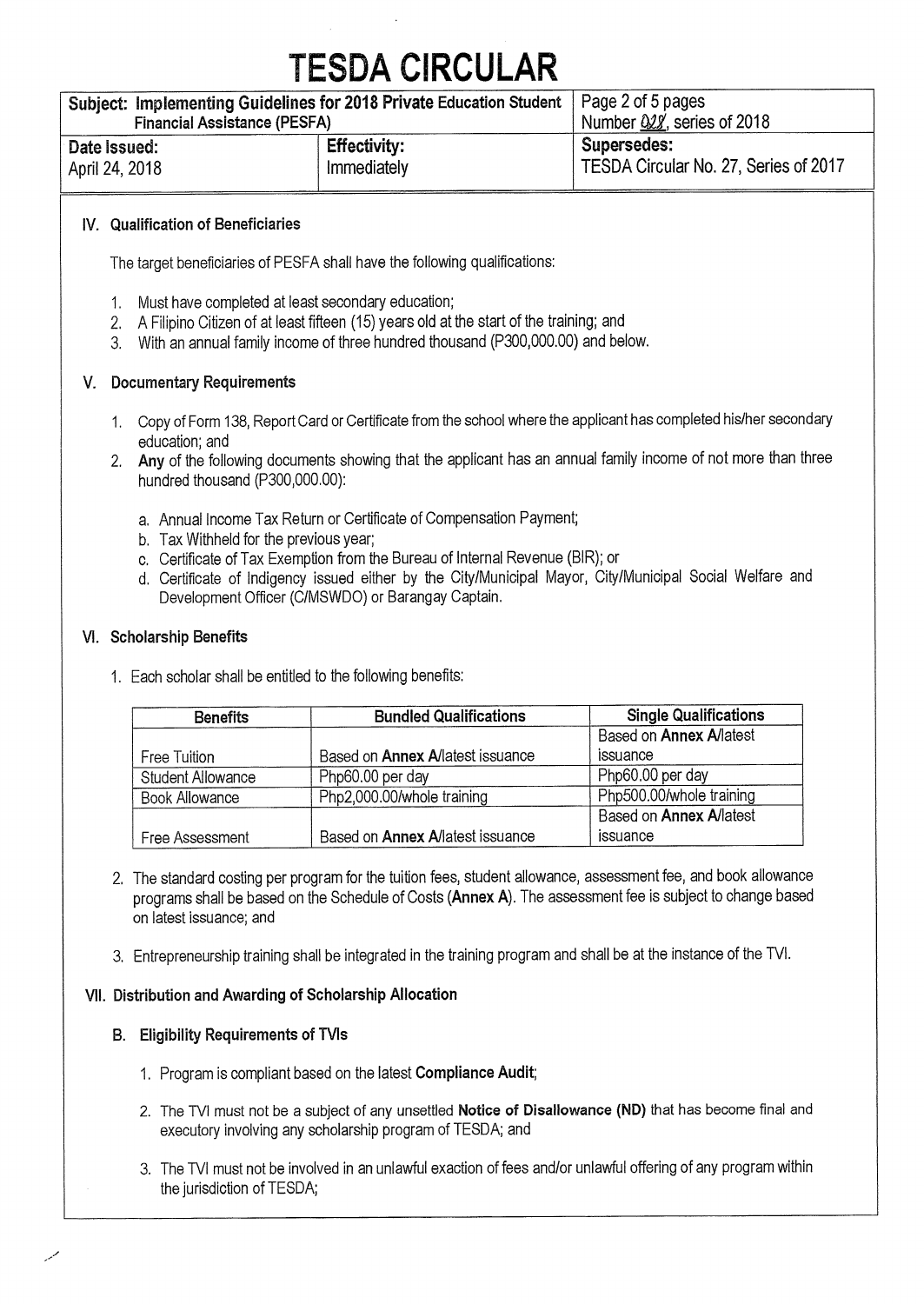$\label{eq:2} \begin{split} \mathbf{v} &= \frac{1}{2} \sum_{\mathbf{q} \in \mathcal{N}} \frac{1}{2} \sum_{\mathbf{q} \in \mathcal{N}} \frac{1}{2} \sum_{\mathbf{q} \in \mathcal{N}} \frac{1}{2} \sum_{\mathbf{q} \in \mathcal{N}} \frac{1}{2} \sum_{\mathbf{q} \in \mathcal{N}} \frac{1}{2} \sum_{\mathbf{q} \in \mathcal{N}} \frac{1}{2} \sum_{\mathbf{q} \in \mathcal{N}} \frac{1}{2} \sum_{\mathbf{q} \in \mathcal{N}} \frac{1}{2} \sum$ 

|                | <b>Financial Assistance (PESFA)</b>      | Subject: Implementing Guidelines for 2018 Private Education Student | Page 3 of 5 pages<br>Number 028, series of 2018                                                                                                                                                                                                                                                                                               |
|----------------|------------------------------------------|---------------------------------------------------------------------|-----------------------------------------------------------------------------------------------------------------------------------------------------------------------------------------------------------------------------------------------------------------------------------------------------------------------------------------------|
| Date Issued:   |                                          | <b>Effectivity:</b>                                                 | Supersedes:                                                                                                                                                                                                                                                                                                                                   |
| April 24, 2018 |                                          | Immediately                                                         | TESDA Circular No. 27, Series of 2017                                                                                                                                                                                                                                                                                                         |
|                | Tools (CATs).                            |                                                                     | 4. The TVI shall have complied with the mandatory assessment for the qualification/program in the<br>immediately preceding year, in cases where such program has promulgated Competency Assessment                                                                                                                                            |
|                | C. Criteria for Selection of TVIs        |                                                                     |                                                                                                                                                                                                                                                                                                                                               |
|                | rates.                                   |                                                                     | The RO/PO shall evaluate the participating TVIs based on their absorptive capacity, utilization and employment                                                                                                                                                                                                                                |
|                | funding organization;                    |                                                                     | 1. Absorptive Capacity refers to the number of trainees that a TVI can accommodate at one time per batch<br>based on Training Regulation requirements on physical facilities, tools and equipment and number of<br>trainers. This includes existing/ongoing scholarship programs with other government agencies and other                     |
|                |                                          | in the immediately preceding year and being applied for;            | 2. Utilization Rate—at least eighty percent (80%) utilization rate in a particular qualification previously granted                                                                                                                                                                                                                           |
|                | qualification; and                       |                                                                     | 3. Employment Rate—at least fifty percent (50%) employment of graduates in a particular qualification<br>previously granted and being applied for. The report on employment rate shall be applicable only for<br>programs that have been completed at least for one (1) year prior to the new application in the same                         |
|                |                                          | as area manager the appropriate distribution scheme.                | 4. In case of new and existing TVIs which were not given any scholarship allocation prior to the issuance of<br>this Circular, the RO, after looking into the Eligibility Requirements and Absorptive Capacity of said TVIs,<br>shall consider allotment of scholarship slots for the qualification being applied for. The RD shall determine |
|                | D. Preparation of Qualification Map (QM) |                                                                     |                                                                                                                                                                                                                                                                                                                                               |
|                |                                          | 1. The POs shall notify eligible TVIs on the approved allocation;   |                                                                                                                                                                                                                                                                                                                                               |
|                |                                          |                                                                     | 2. The SMO-CLGUS shall issue the corresponding SGCs to the ROs based on the approved regional targets;                                                                                                                                                                                                                                        |
|                | as Area Manager;                         |                                                                     | 3. The notified TVIs shall prepare the QM (Annex B), to be recommended by the PD for approval by the RD                                                                                                                                                                                                                                       |
|                | employment rates                         |                                                                     | 4. The POs shall evaluate the submitted QMs of TVIs based on their absorptive capacity, utilization and                                                                                                                                                                                                                                       |
|                |                                          | concerned shall implement the program while waiting for the SGCs;   | 5. Upon approval of the QM and the submission of the Notarized Affidavit of Undertaking (Annex C), the TVI                                                                                                                                                                                                                                    |
|                |                                          |                                                                     | 6. All approved QMs shall be numbered by the RO using the prescribed Coding System PESFA (Annex D);                                                                                                                                                                                                                                           |
|                | $(TIP)$ ;                                |                                                                     | 7. Immediately thereafter, the PO and the TVI shall schedule the conduct of the Training Induction Program                                                                                                                                                                                                                                    |
|                |                                          |                                                                     |                                                                                                                                                                                                                                                                                                                                               |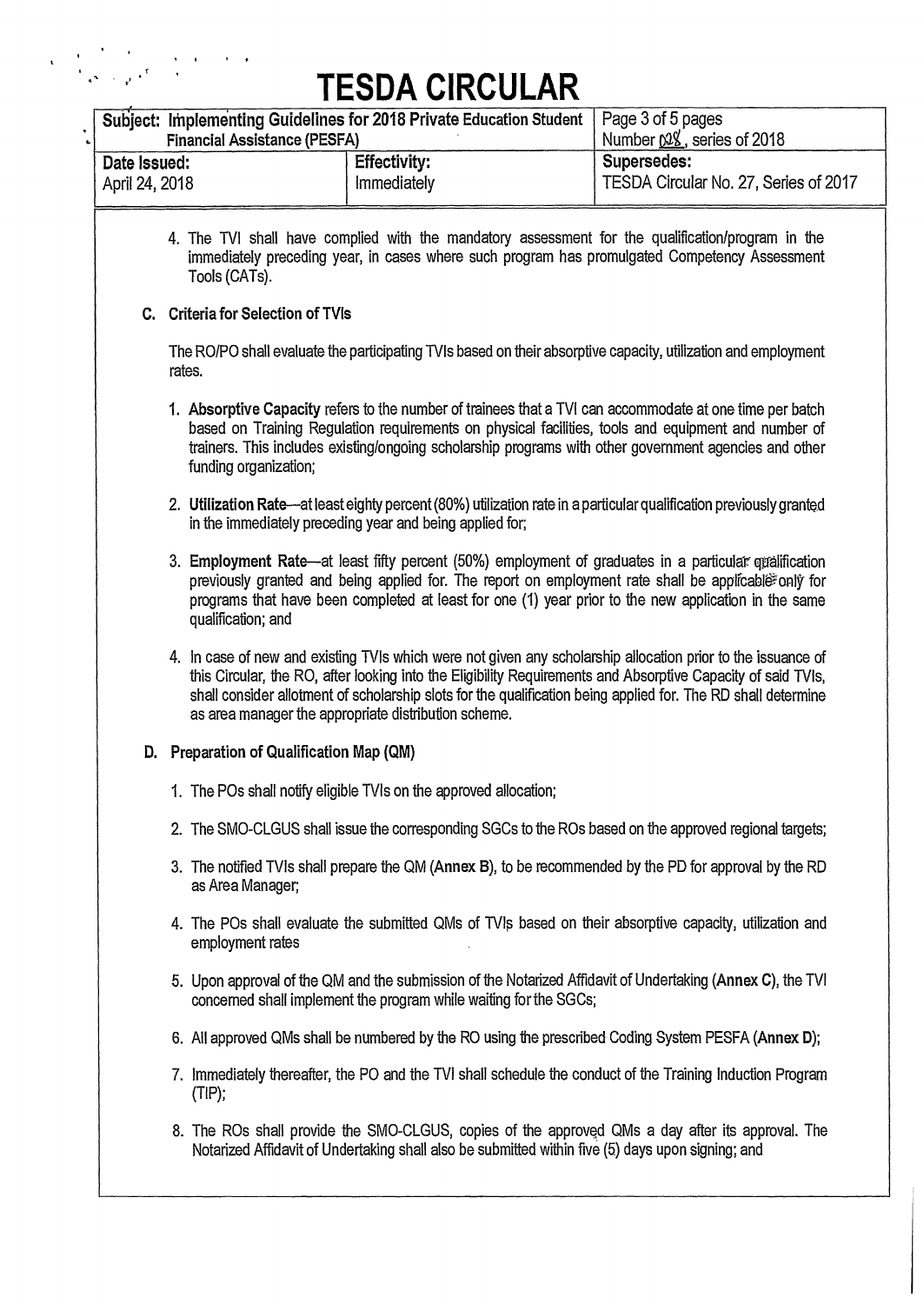$\label{eq:2} \mathcal{F} = \frac{1}{2}\sum_{i=1}^n \frac{1}{2\pi^2}\sum_{j=1}^n \frac{1}{2\pi^2}\sum_{j=1}^n \frac{1}{2\pi^2}\sum_{j=1}^n \frac{1}{2\pi^2}\sum_{j=1}^n \frac{1}{2\pi^2}\sum_{j=1}^n \frac{1}{2\pi^2}\sum_{j=1}^n \frac{1}{2\pi^2}\sum_{j=1}^n \frac{1}{2\pi^2}\sum_{j=1}^n \frac{1}{2\pi^2}\sum_{j=1}^n \frac{1}{2\pi^2}\sum_{j=1}^n \$ 

| Subject: Implementing Guidelines for 2018 Private Education Student<br><b>Financial Assistance (PESFA)</b> |                                                                                                                                                                                                                                                                                                                                                                                                                                                                                                                                                                | Page 4 of 5 pages<br>Number 028, series of 2018 |
|------------------------------------------------------------------------------------------------------------|----------------------------------------------------------------------------------------------------------------------------------------------------------------------------------------------------------------------------------------------------------------------------------------------------------------------------------------------------------------------------------------------------------------------------------------------------------------------------------------------------------------------------------------------------------------|-------------------------------------------------|
| Date Issued:                                                                                               | <b>Effectivity:</b>                                                                                                                                                                                                                                                                                                                                                                                                                                                                                                                                            | Supersedes:                                     |
| April 24, 2018                                                                                             | Immediately                                                                                                                                                                                                                                                                                                                                                                                                                                                                                                                                                    | TESDA Circular No. 27, Series of 2017           |
|                                                                                                            |                                                                                                                                                                                                                                                                                                                                                                                                                                                                                                                                                                |                                                 |
| for reallocation.                                                                                          | 9. For TVI/s that fail to start the training within fifteen (15) calendar days upon notice, except for force majeure<br>or for reasons beyond the control of the TVI, their corresponding scholarship allocation/s shall be subject                                                                                                                                                                                                                                                                                                                            |                                                 |
|                                                                                                            | The RDs and PDs shall be accountable on the appropriate distribution scheme of scholarship slots for eligible<br>TVIs and shall also be accountable for the safekeeping and distribution of SGCs which are accountable forms.                                                                                                                                                                                                                                                                                                                                  |                                                 |
| utilization of scholarship funds.                                                                          | The Deputy Directors General (DDGs) shall ensure that the ROs under their clusters shall be able to submit<br>timely, accurate and consistent reports and make the necessary interventions to ensure the maximum                                                                                                                                                                                                                                                                                                                                               |                                                 |
| VIII. Assessment and Certification                                                                         |                                                                                                                                                                                                                                                                                                                                                                                                                                                                                                                                                                |                                                 |
|                                                                                                            | 1. The Regional and Provincial Directors shall ensure that the qualifications included in the PESFA scholarship<br>shall have readily available accredited assessment centers and assessors within the Region;                                                                                                                                                                                                                                                                                                                                                 |                                                 |
|                                                                                                            | 2. In line with the TESDA policy on assessment and certification program, competency assessment shall be<br>mandatory for qualifications with Training Regulations (TR) with Competency Assessment Tools (CATs); and                                                                                                                                                                                                                                                                                                                                           |                                                 |
| IX. Modes of Availing PESFA Scholarship                                                                    |                                                                                                                                                                                                                                                                                                                                                                                                                                                                                                                                                                |                                                 |
|                                                                                                            | The Procedural Guidelines on the Availment of Skills Training Programs under various TESDA Scholarship<br>Programs (TESDA Circular No. 34, series of 2017) shall be observed. The PO shall exercise diligent efforts to<br>update the T2MIS database which includes BSNS, online and walk-in applications.                                                                                                                                                                                                                                                     |                                                 |
| <b>Administrative and Financial Procedures</b><br>х.                                                       |                                                                                                                                                                                                                                                                                                                                                                                                                                                                                                                                                                |                                                 |
| 1. PESFA Budget Allocation                                                                                 |                                                                                                                                                                                                                                                                                                                                                                                                                                                                                                                                                                |                                                 |
|                                                                                                            | a. The 2018 PESFA budget allocation is based on the annual Php200 Million budget for PESFA which is<br>incorporated already in the regional budget as provided in the FY 2018 General Appropriations Act (GAA);                                                                                                                                                                                                                                                                                                                                                |                                                 |
| PESFA;                                                                                                     | b. The budgetary allocation by region as reflected in Annex E is adopted for the implementation of 2018                                                                                                                                                                                                                                                                                                                                                                                                                                                        |                                                 |
| qualifications and requirements for PESFA.                                                                 | c. At least five percent (5%) of the allocation per region shall be set aside for persons with disability (PWDs)<br>pursuing technical-vocational courses in compliance with Section 13 of Republic Act No. 7277 of the Magna<br>Carta for Persons with Disability, Solo Parents and their Children (RA 8972). Other clienteles such as the<br>Indigenous Peoples, Pantawid Pamilyang Pilipino Program (4Ps) members/beneficiaries, families of migrant<br>workers, among others, shall also be given priority. All these beneficiaries shall meet the minimum |                                                 |
| following modes of payment:                                                                                | 2. Payment of Book/Student Allowance shall be paid by the concerned POs directly to the scholars (or his/her<br>representative/s authorized under a Special Power of Attorney executed by the scholars) through any of the                                                                                                                                                                                                                                                                                                                                     |                                                 |
| a. Issuance of checks directly to the scholars;<br>b. Advice to Debit Account (ADA); or                    | c. Cash payment through the Designated Disbursing Officer.                                                                                                                                                                                                                                                                                                                                                                                                                                                                                                     |                                                 |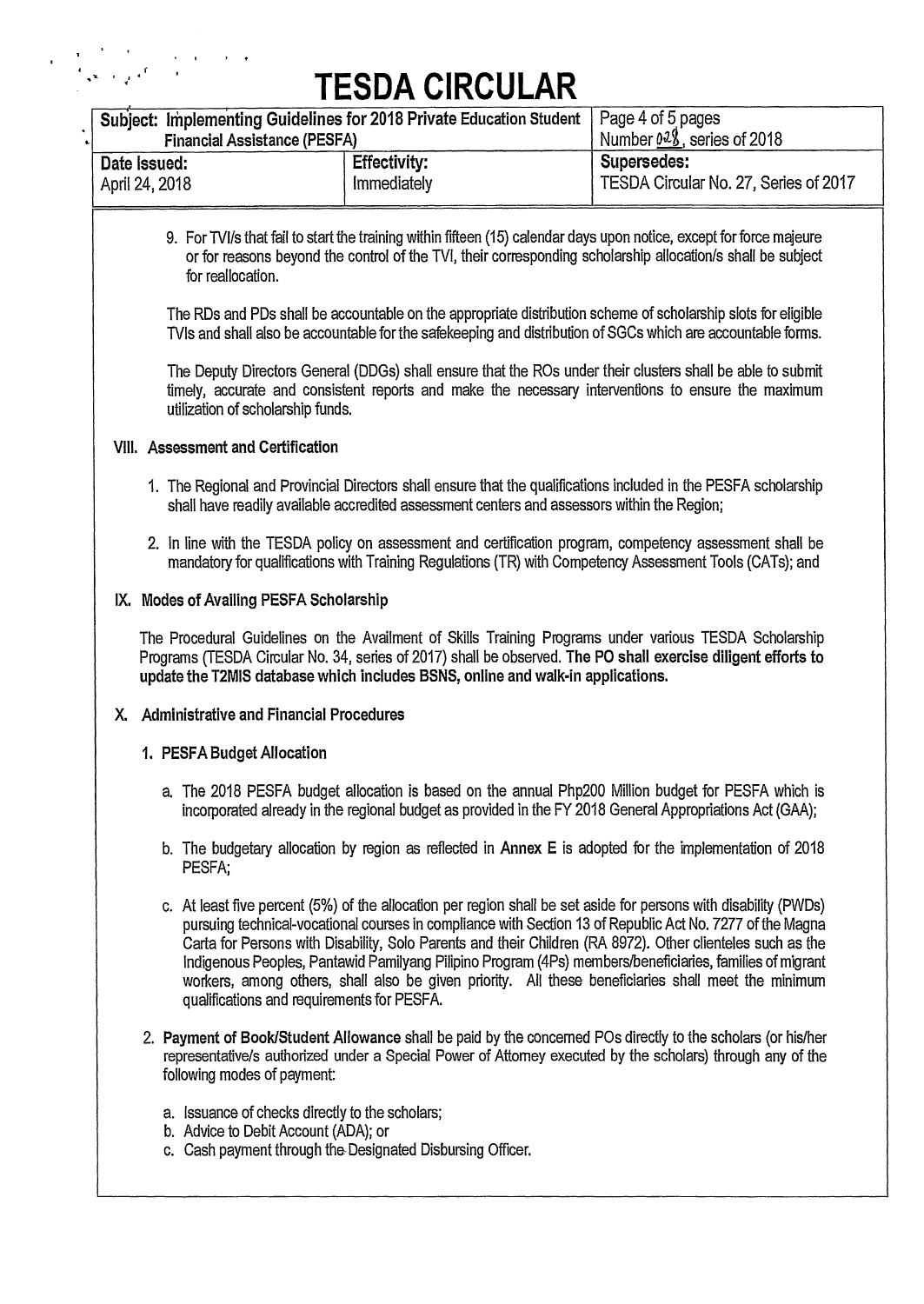$\label{eq:2} \begin{split} \mathcal{L}=\frac{1}{2}\sum_{\mathbf{k}\in\mathcal{K}}\frac{1}{\left|\mathbf{r}_{\mathbf{k}}\right|}\frac{1}{\mathbf{r}_{\mathbf{k}}}\left|\mathbf{r}_{\mathbf{k}}\right|^{2}+\frac{1}{2}\sum_{\mathbf{k}\in\mathcal{K}}\frac{1}{\mathbf{r}_{\mathbf{k}}}\left|\mathbf{r}_{\mathbf{k}}\right|^{2}+\frac{1}{2}\sum_{\mathbf{k}\in\mathcal{K}}\frac{1}{\mathbf{r}_{\mathbf{k}}}\left|\mathbf{r}_{\mathbf{k}}\right|^{2}+\frac{1}{2}\sum_{\mathbf{k$ 

| Subject: Implementing Guidelines for 2018 Private Education Student<br><b>Financial Assistance (PESFA)</b>                       |                                                                                                                                                                                                                                                                                                                                   | Page 5 of 5 pages<br>Number 028, series of 2018                  |
|----------------------------------------------------------------------------------------------------------------------------------|-----------------------------------------------------------------------------------------------------------------------------------------------------------------------------------------------------------------------------------------------------------------------------------------------------------------------------------|------------------------------------------------------------------|
| Date Issued:<br>April 24, 2018                                                                                                   | <b>Effectivity:</b><br>Immediately                                                                                                                                                                                                                                                                                                | Supersedes:<br>TESDA Circular No. 27, Series of 2017             |
| for book/student allowance.                                                                                                      | The peculiarities of the area must be taken into consideration in choosing the mode and the schedule of payment                                                                                                                                                                                                                   |                                                                  |
|                                                                                                                                  | 3. One Hundred Percent (100%) of the total tuition/training cost shall be paid upon completion of the training<br>programs, subject to the submission of the following documents, provided that the TVI concerned shall be<br>held accountable for the compliance of the mandatory assessment of the scholars, when applicable:   |                                                                  |
| a. Billing statement;                                                                                                            | b. MIS 03-02 Terminal Report duly signed by the TVI's authorized signatories;<br>c. Daily Attendance Sheet (for the duration of the training) duly signed by the trainer; and<br>d. TESDA copy of the PESFA Scholarship Grants duly signed by the concerned officials.                                                            |                                                                  |
| of the following required documents:                                                                                             | 4. Payment of assessment fees to the accredited assessment centers shall be made immediately upon submission                                                                                                                                                                                                                      |                                                                  |
| a. Billing statement; and<br>b. Certified True Copy of the RWAC.                                                                 |                                                                                                                                                                                                                                                                                                                                   |                                                                  |
| XI. Monitoring and Evaluation                                                                                                    |                                                                                                                                                                                                                                                                                                                                   |                                                                  |
| the program; and                                                                                                                 | 1. The monitoring and audit of PESFA implementation shall be the responsibility of the region that implemented                                                                                                                                                                                                                    |                                                                  |
| month.                                                                                                                           | 2. The monitoring and reporting requirements of the SMO-CLGUS shall be observed, which shall include the<br>PESFA Physical and Financial Monitoring Report and MIS-03-02/T2MIS. Regular and timely submission of<br>accurate and consistent data shall be strictly followed and shall be submitted every 3rd day of the following |                                                                  |
| XII. Sanctions                                                                                                                   |                                                                                                                                                                                                                                                                                                                                   |                                                                  |
| others, subject to due process of law:                                                                                           | The following acts shall be grounds for the perpetual disqualification of the TVI to participate in any scholarship<br>program and the suspension or revocation of the Certificate of TVET Program Registration (CTPR), among                                                                                                     |                                                                  |
| a. Ghost training/trainee/s;<br>b. Exaction of any unauthorized fees from the trainees;<br>of the required reports to TESDA; and | c. Falsification, forgery, false declaration of absorptive capacity or misrepresentation in the submission by the TVI<br>d. Other unlawful and illegal activities punishable under the Revised Penal Code.                                                                                                                        |                                                                  |
|                                                                                                                                  | This Circular takes effect as indicated and shall supersede any issuance inconsistent herewith.                                                                                                                                                                                                                                   |                                                                  |
|                                                                                                                                  |                                                                                                                                                                                                                                                                                                                                   |                                                                  |
|                                                                                                                                  |                                                                                                                                                                                                                                                                                                                                   | <b>GUILING "GENE" A MAMONDIONG</b><br>Director General/Secretary |
|                                                                                                                                  |                                                                                                                                                                                                                                                                                                                                   |                                                                  |

 $\bar{z}$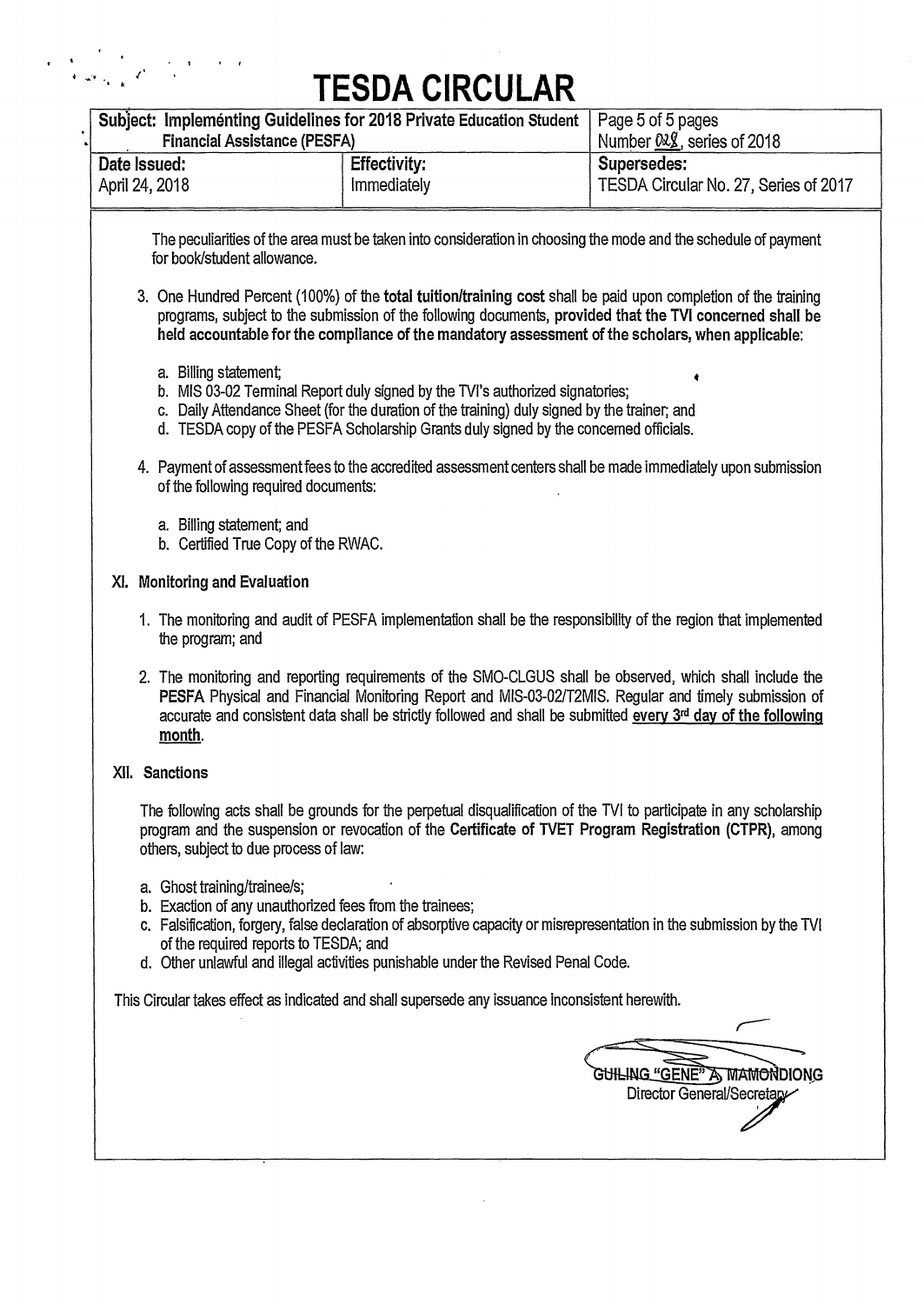| م .                        |                         | 2018 Private Education Student Financial Assistance (PESFA)                   |                             |                                   |                                             |                               |                            |                          |                          |
|----------------------------|-------------------------|-------------------------------------------------------------------------------|-----------------------------|-----------------------------------|---------------------------------------------|-------------------------------|----------------------------|--------------------------|--------------------------|
|                            |                         |                                                                               |                             |                                   | Schedule of Costs per Single Qualifications |                               |                            |                          |                          |
| Sector                     | No.                     | <b>TVET Qualification Title</b>                                               | No. of<br>Training<br>Hours | No. of<br><b>Training</b><br>Days | <b>Training</b><br>Cost (PhP)               | Student<br>Allowance<br>(PhP) | Book<br>Allowance<br>(PhP) | Assessmentl<br>Fee (PhP) | Per Capita<br>Cost (PhP) |
| (1)                        | (2)                     | (3)                                                                           | (4)                         | (5)                               | (6)                                         | (7)                           | $\langle 3 \rangle$        | (9)                      | $(10=6+7+8+9)$           |
|                            | 1                       | Agricultural Crops Production NC II                                           | 336                         | 42                                | 10,000                                      | 2,520                         | 500                        | 585                      | 13,605                   |
|                            | $\mathbf{2}$            | Agricultural Crops Production NC III                                          | 445                         | 56                                | 8,000                                       | 3,360                         | 500                        | 400                      | 12,260                   |
|                            | 3                       | Animal Health Care and Management NC III                                      | 208                         | 26                                | 10,000                                      | 1,560                         | 500                        | 500                      | 12,560                   |
|                            | 4                       | Animal Production (Poultry-Chicken) NC II                                     | 226                         | 29                                | 10,000                                      | 1,740                         | 500                        | 500                      | 12,740                   |
|                            | 5                       | Animal Production (Ruminants) NC II                                           | 306                         | 39                                | 10,000                                      | 2,340                         | 500                        | 530                      | 13,370                   |
|                            | 6                       | Animal Production (Swine) NC II                                               | 306                         | 39                                | 10,000                                      | 2,340                         | 500                        | 640                      | 13,480                   |
|                            | $\overline{\mathbf{r}}$ | Aquaculture NC II                                                             | 1,276                       | 160                               | 10,000                                      | 9,600                         | 500                        | 350                      | 20,450                   |
| Agriculture and<br>Fishery | 8                       | Fish Capture NC II                                                            | 318                         | 40                                | 9,000                                       | 2,400                         | 500                        | 400                      | 12,300                   |
|                            | 9                       | Fishing Gear Repair and Maintenance NC III                                    | 152                         | 19                                | 10,000                                      | 1,140                         | 500                        | 500                      | 12,140                   |
|                            | 10                      | Horticulture NC III                                                           | 445                         | 56                                | 8,000                                       | 3,360                         | 500                        | $300$ $\pm$              | 12,160                   |
|                            | 11                      | Landscape Installation and Maintenance<br>(Softscape) NC II                   | 212                         | 27                                | 8,000                                       | 1,620                         | 500                        | 500                      | 10,620                   |
|                            | 12                      | Organic Agriculture Production NC II                                          | 232                         | 29                                | 10,000                                      | 1,740                         | 500                        | 500                      | 12,740                   |
|                            | 13                      | Pest Management (Vegetables) NC II                                            | 312                         | 39                                | 8,000                                       | 2,340                         | 500                        | 500                      | 11,340                   |
|                            | 14                      | Rice Machinery Operations NC II                                               | 232                         | 29                                | 8,000                                       | 1,740                         | 500                        | 500                      | 10,740                   |
|                            | 15                      | Rubber Processing NC II                                                       | 162                         | 21                                | 10,000                                      | 1,260                         | 500                        | 500                      | 12,260                   |
|                            | 16                      | Rubber Production NC II                                                       | 242                         | 31                                | 10,000                                      | 1,860                         | 500                        | 500                      | 12,860                   |
|                            | 17                      | Automotive Body Repairing NC II                                               | 118                         | 15                                | 5,000                                       | 900                           | 500                        | 400                      | 6,800                    |
|                            | 18                      | Automotive Engine Rebuilding NC II                                            | 158                         | 20                                | 5,000                                       | 1,200                         | 500                        | 400                      | 7,100                    |
|                            | 19                      | Automotive Servicing NC II                                                    | 676                         | 85                                | 5,000                                       | 5,100                         | 500                        | 700                      | 11,300                   |
|                            | 20                      | Automotive Servicing NC III                                                   | 526                         | 66                                | 4,500                                       | 3,960                         | 500                        | 300<br>300               | 9,260                    |
|                            | 21                      | Automotive Servicing NC IV                                                    | 804                         | 101                               | 7,000                                       | 6,060<br>1,200                | 500<br>500                 | 600                      | 13,860<br>7,300          |
|                            | 22                      | Automotive Body Painting/Finishing NC II                                      | 158<br>183                  | 20                                | 5,000                                       |                               | 500                        | 400                      | 9,280                    |
|                            | 23                      | Automotive Body Painting/Finishing NC III                                     | 650                         | 23<br>82                          | 7,000<br>6,000                              | 1,380<br>4,920                | 500                        | 700                      | 12,120                   |
|                            | 24                      | Motorcycle/ Small Engine Servicing NC II                                      | 143                         | 18                                | 5,000                                       | 1,080                         | 500                        | 500                      | 7,080                    |
|                            | 25                      | Automotive Electrical Assembly NC II                                          | 240                         | 30                                | 7,000                                       | 1,800                         | 500                        | 500                      | 9,800                    |
|                            | 26                      | Automotive Electrical Assembly NC III<br>Automotive Mechanical Assembly NC II | 143                         | 18                                | 5,000                                       | 1,080                         | 500                        | 500                      | 7,080                    |
|                            | 27<br>28                | Automotive Mechanical Assembly NC III                                         | 480                         | 60                                | 7,000                                       | 3,600                         | 500                        | 500                      | 11,600                   |
|                            | 29                      | Automotive Wiring Hamess Assembly NC II                                       | 134                         | 17                                | 5,000                                       | 1,020                         | 500                        | 500                      | 7,020                    |
| Automotive                 | 30                      | Forging NC II                                                                 | 106                         | $\overline{14}$                   | 10,000                                      | 840                           | 500                        | 500                      | 11,840                   |
|                            | 31                      | Forging NC III                                                                | 112                         | 14                                | 10,000                                      | 840                           | 500                        | 500                      | 11,840                   |
|                            | 32                      | Foundry Melting/Casting NC II                                                 | 128                         | 16                                | 10,000                                      | 960                           | 500                        | 500                      | 11,960                   |
|                            | 33                      | Foundry Melting/Casting NC III                                                | 108                         | 14                                | 10,000                                      | 840                           | 500                        | 500                      | 11,840                   |
|                            | 34                      | Foundry Molding NC II                                                         | 158                         | 20                                | 10,000                                      | 1,200                         | 500                        | 500                      | 12,200                   |
|                            | 35                      | Foundry Molding NC III                                                        | 112                         | 14                                | 10,000                                      | 840                           | 500                        | 500                      | 11,840                   |
|                            | 36                      | Foundry Pattern Making NC II                                                  | 158                         | 20                                | 5,000                                       | 1,200                         | 500                        | 500                      | 7,200                    |
|                            | 37                      | Foundry Pattern Making NC III                                                 | 112                         | $\overline{14}$                   | 10,000                                      | 840                           | 500                        | 500                      | 11,840                   |
|                            | 38                      | Heat Treatment NC II                                                          | 86                          | 11                                | 10,000                                      | 660                           | 500                        | 500                      | 11,660                   |
|                            | 39                      | Laboratory and Metrology/Calibration NC II                                    | 94                          | 12                                | 3,500                                       | 720                           | 500                        | 500                      | 5,220                    |
|                            | 40                      | Laboratory and Metrology/Calibration NC III                                   | 96                          | 12                                | 3,500                                       | 720                           | 500                        | 500                      | 5,220                    |
|                            | 41                      | Metal Stamping NC II                                                          | 294                         | 37                                | 7,000                                       | 2,220                         | 500                        | 500                      | 10,220                   |
|                            | 42                      | Mold Making NC II                                                             | 106                         |                                   | 44 <br>10,000                               | 840                           | 500                        | 500                      | 11,840                   |

 $\label{eq:2} \frac{1}{2}\sum_{\mathbf{k}}\left(\frac{\partial\mathbf{A}_{\mathbf{k}}}{\partial\mathbf{A}_{\mathbf{k}}}\right)^2\left(\frac{\partial\mathbf{A}_{\mathbf{k}}}{\partial\mathbf{A}_{\mathbf{k}}}\right)^2\left(\frac{\partial\mathbf{A}_{\mathbf{k}}}{\partial\mathbf{A}_{\mathbf{k}}}\right)^2\left(\frac{\partial\mathbf{A}_{\mathbf{k}}}{\partial\mathbf{A}_{\mathbf{k}}}\right)^2\left(\frac{\partial\mathbf{A}_{\mathbf{k}}}{\partial\mathbf{A}_{\mathbf{k}}}\right)^2\left(\frac{\partial\mathbf{A}_{\mathbf{k}}}{\partial\mathbf{$ 

 $\mathbf{r}$ 

 $\hat{\mathcal{A}}$ 

 $\ddot{\phantom{0}}$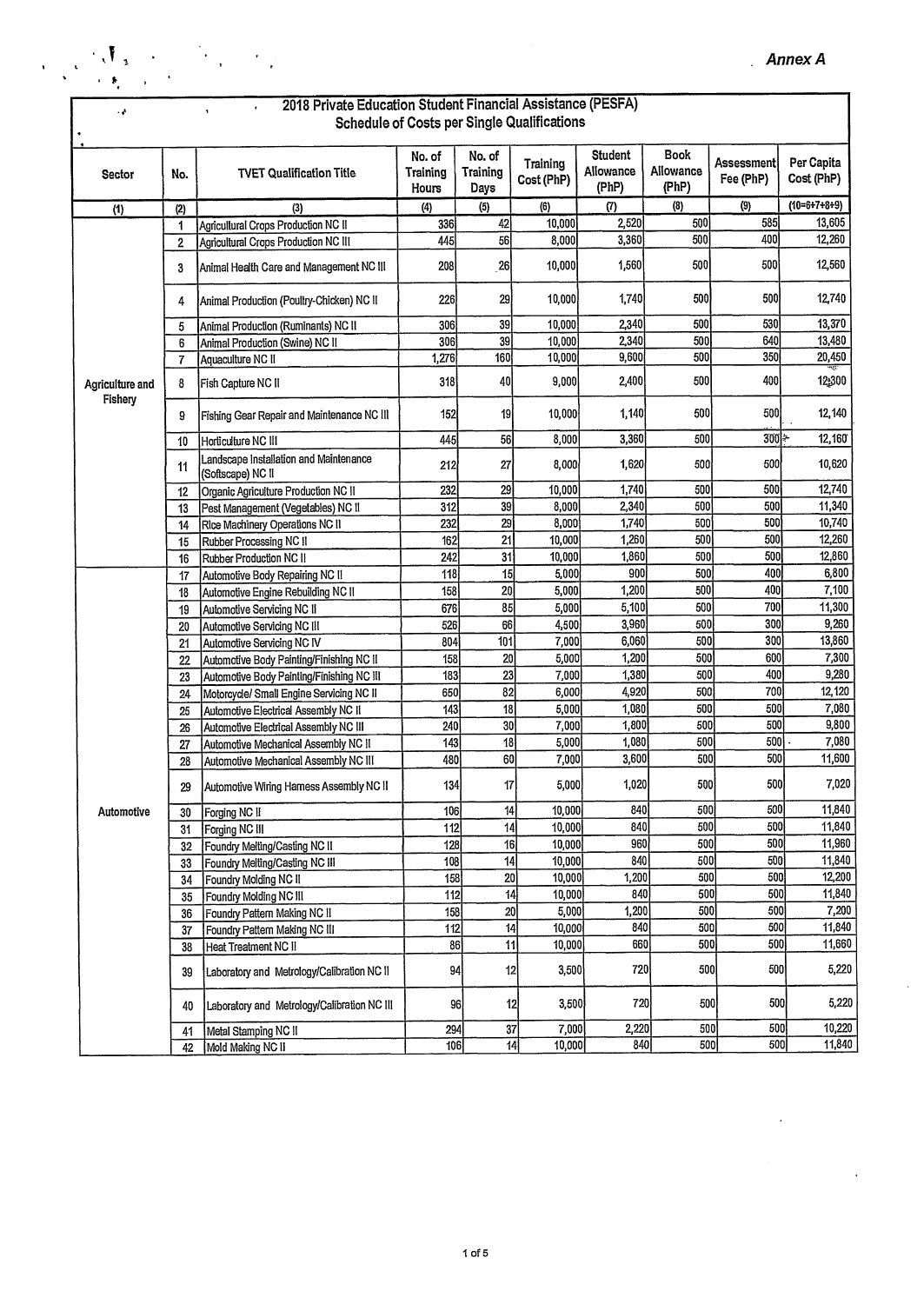### $\frac{1}{\sqrt{2}}\sum_{i=1}^{n}\frac{1}{\sqrt{2}}\sum_{k=1}^{n}\frac{1}{\sqrt{2}}\sum_{i=1}^{n}\frac{1}{\sqrt{2}}\sum_{i=1}^{n}\frac{1}{\sqrt{2}}\sum_{i=1}^{n}\frac{1}{\sqrt{2}}\sum_{i=1}^{n}\frac{1}{\sqrt{2}}\sum_{i=1}^{n}\frac{1}{\sqrt{2}}\sum_{i=1}^{n}\frac{1}{\sqrt{2}}\sum_{i=1}^{n}\frac{1}{\sqrt{2}}\sum_{i=1}^{n}\frac{1}{\sqrt{2}}\sum_{i=1}^{n}\frac{1}{\sqrt{2}}\$  $\hat{\mathbf{r}}$

| ۰<br>Sector  | No.             | ٠<br><b>TVET Qualification Title</b>              | No. of<br>Training<br>Hours | No. of<br><b>Training</b><br>Days | <b>Training</b><br>Cost (PhP) | <b>Student</b><br>Allowance<br>(PhP) | <b>Book</b><br>Allowance<br>(PhP) | Assessment <br>Fee (PhP) | Per Capita<br>Cost (PhP) |
|--------------|-----------------|---------------------------------------------------|-----------------------------|-----------------------------------|-------------------------------|--------------------------------------|-----------------------------------|--------------------------|--------------------------|
| (1)          | (2)             | (3)                                               | (4)                         | (5)                               | (6)                           | (7)                                  | (8)                               | (9)                      | $(10=6+7+8+9)$           |
|              | 43              | Painting Machine Operation NC II                  | 178                         | 23                                | 6,500                         | 1,380                                | 500                               | 500                      | 8,880                    |
|              | 44              | Plastic Machine Operation NC II                   | 143                         | 18                                | 10,000                        | 1,080                                | 500                               | 500                      | 12,080                   |
|              | 45              | Plastic Machine Operation NC III                  | 145                         | 19                                | 12,000                        | 1,140                                | 500                               | 500                      | 14,140                   |
| Automotive   | 46              | Process Inspection NC II                          | 98                          | 13                                | 3,500                         | 780                                  | 500                               | 500                      | 5,280                    |
|              | 47              | Process Inspection NC III                         | 85                          | 11                                | 5,000                         | 660                                  | 500                               | 500                      | 6,660                    |
|              | 48              | Tinsmithing (Automotive Manufacturing) NC II      | 126                         | 16                                | 10,000                        | 960                                  | 500                               | 500                      | 11,960                   |
|              | 49              | Carpentry NC II                                   | 162                         | 21                                | 7,000                         | 1,260                                | 500                               | 600                      | 9,360                    |
|              | 50              | Carpentry NC III                                  | 364                         | 46                                | 7,000                         | 2,760                                | 500                               | 400                      | 10,660                   |
|              | 51              | Construction Painting NC II                       | 178                         | 23                                | 5,500                         | 1,380                                | 500                               | 700                      | 8,080                    |
|              | 52              | Construction Painting NC III                      | 202                         | 26                                | 5,500                         | 1,560                                | 500                               | 400                      | 7,960                    |
|              | 53              | Electrical Installation and Maintenance NC II     | 196                         | 25                                | 5,000                         | 1,500                                | 500                               | 1,250                    | 8,250                    |
|              | 54              | Electrical Installation and Maintenance NC III    | 160                         | 20                                | 6,000                         | 1,200                                | 500                               | 1,430                    | 9,130                    |
|              | 55              | Electrical Installation and Maintenance NC IV     | 516                         | 65                                | 9,000                         | 3,900                                | 500                               | 500                      | 13,900                   |
|              | 56              | Heavy Equipment Servicing (Mechanical) NC         | 362                         | 46                                | 10,000                        | 2,760                                | 500                               | 400                      | 13,660                   |
|              | 57              | HEO (Articulated Off-Highway Dump Truck)<br>NC II | 122                         | 16                                | 15,000                        | 9601                                 | 500                               | 500                      | 16,960                   |
|              | 58              | HEO (Backhoe Loader) NC II                        | 122                         | 16                                | 15,000                        | 960                                  | 500                               | 500                      | 16,960                   |
|              | 59              | HEO (Buildozer) NC II                             | 156                         | 20                                | 15,000                        | 1,200                                | 500                               | 500                      | 17,200                   |
|              | 60              | HEO (Concrete Pump) NC II                         | 122                         | 16                                | 10,000                        | 960                                  | 500                               | 500                      | 11,960                   |
|              | 61              | HEO (Container Stacker) NC II                     | 122                         | 16                                | 10,000                        | 960                                  | 500                               | 500                      | 11,960                   |
|              | 62              | HEO (Crawler Crane) NC II                         | 156                         | 20                                | 15,000                        | 1,200                                | 500                               | 500                      | 17,200                   |
|              | 63              | HEO (Forklift) NC II                              | 156                         | 20                                | 10,000                        | 1,200                                | 500                               | 500                      | 12,200                   |
|              | 64              | HEO (Gantry Crane) NC II                          | 106                         | 14                                | 10,000                        | 840                                  | 500                               | 500                      | 11,840                   |
|              | 65              | HEO (Hydraulic Excavator) NC II                   | 156                         | 20                                | 15,000                        | 1,200                                | 500                               | 500                      | 17,200                   |
|              | 66              | HEO (Motor Grader) NC II                          | 156                         | 20                                | 15,000                        | 1,200                                | 500                               | 500                      | 17,200                   |
| Construction | 67              | HEO (Paver) NC II                                 | 122                         | 16                                | 10,000                        | 960                                  | 500                               | 500                      | 11,960                   |
|              | 68              | HEO (Rigid Off-Highway Dump Truck) NC II          | 162                         | 21                                | 15,000                        | 1,260                                | 500                               | 500                      | 17,260                   |
|              | 69              | HEO (Rigid On-Highway Dump Truck) NC II           | 122                         | 16                                | 10,000                        | 960                                  | 500                               | 500                      | 11,960                   |
|              | 70              | HEO (Road Roller) NC II                           | 162                         | 21                                | 10,000                        | 1,260                                | 500                               | 500                      | 12,260                   |
|              | 71              | HEO (Rough Terrain Crane) NC II                   | 156                         | 20                                | 15,000                        | 1,200                                | 500                               | 500                      | 17,200                   |
|              | 72              | HEO (Tower Crane) NC II                           | 156                         | 20                                | 10,000                        | 1,200                                | 500                               | 500                      | 12,200                   |
|              | 73              | HEO (Transit Mixer) NC II                         | 1221                        | 16                                | 15,000                        | 960                                  | 500                               | 500                      | 16,960                   |
|              | 74              | HEO (Truck Mounted Crane) NC II                   | 156                         | 20                                | 10,000                        | 1,200                                | 500                               | 500                      | 12,200                   |
|              | 75              | HEO (Wheel Loader) NC II                          | 156                         | 20                                | 15,000                        | 1,200                                | 500                               | 500                      | 17,200                   |
|              | 76              | Masonry NC II                                     | 258                         | 33                                | 6,000                         | 1,980                                | 500                               | 500                      | 8,980                    |
|              | 77              | Masonry NC III                                    | 364                         | 46                                | 8,000                         | 2,760                                | 500                               | 500                      | 11,760                   |
|              | 78              | Pipefitting NC II                                 | 202                         | 26                                | 5,000                         | 1,560                                | 500                               | 500                      | 7,560                    |
|              | 79              | Plumbing NC II                                    | 202                         | 26                                | 7,000                         | 1,560                                | 500                               | 1,200                    | 10,260                   |
|              | 80              | Plumbing NC III                                   | 248                         | 31                                | 8,000                         | 1,860                                | 500                               | 1,400                    | 11,760                   |
|              | $\overline{81}$ | PV System Design NC III                           | 148                         | 19                                | 7,000                         | 1,140                                | 500                               | 500                      | 9,140                    |
|              | 82              | PV Systems Installation NC II                     | 284                         | 36                                | 7,000                         | 2,160                                | 500                               | 500                      | 10,160                   |
|              | 83              | PV Systems Servicing NC III                       | 158                         | 20                                | 9,000                         | 1,200                                | 500                               | 500                      | 11,200                   |
|              | 84              | Reinforcing Steel Works NC II                     | 162                         | 21                                | 9,000                         | 1,260                                | 500                               | 500                      | 11,260                   |
|              | 85              | Scaffold Erection NC II                           | 162                         | 21                                | 7,500                         | 1,260                                | 500                               | 500                      | 9,760                    |
|              | 86              | Structural Erection NC II                         | 162                         | 21                                | 6,500                         | 1,260                                | 500                               | 500                      | 8,760                    |
|              | 87              | <b>Technical Drafting NC II</b>                   | 206<br>82                   | 26<br>11                          | 5,000<br>6,000                | 1,560<br>660                         | 500<br>500                        | 500<br>500               | 7,560<br>7,660           |
|              | 88              | Tile Setting NC II                                |                             |                                   |                               |                                      |                                   |                          |                          |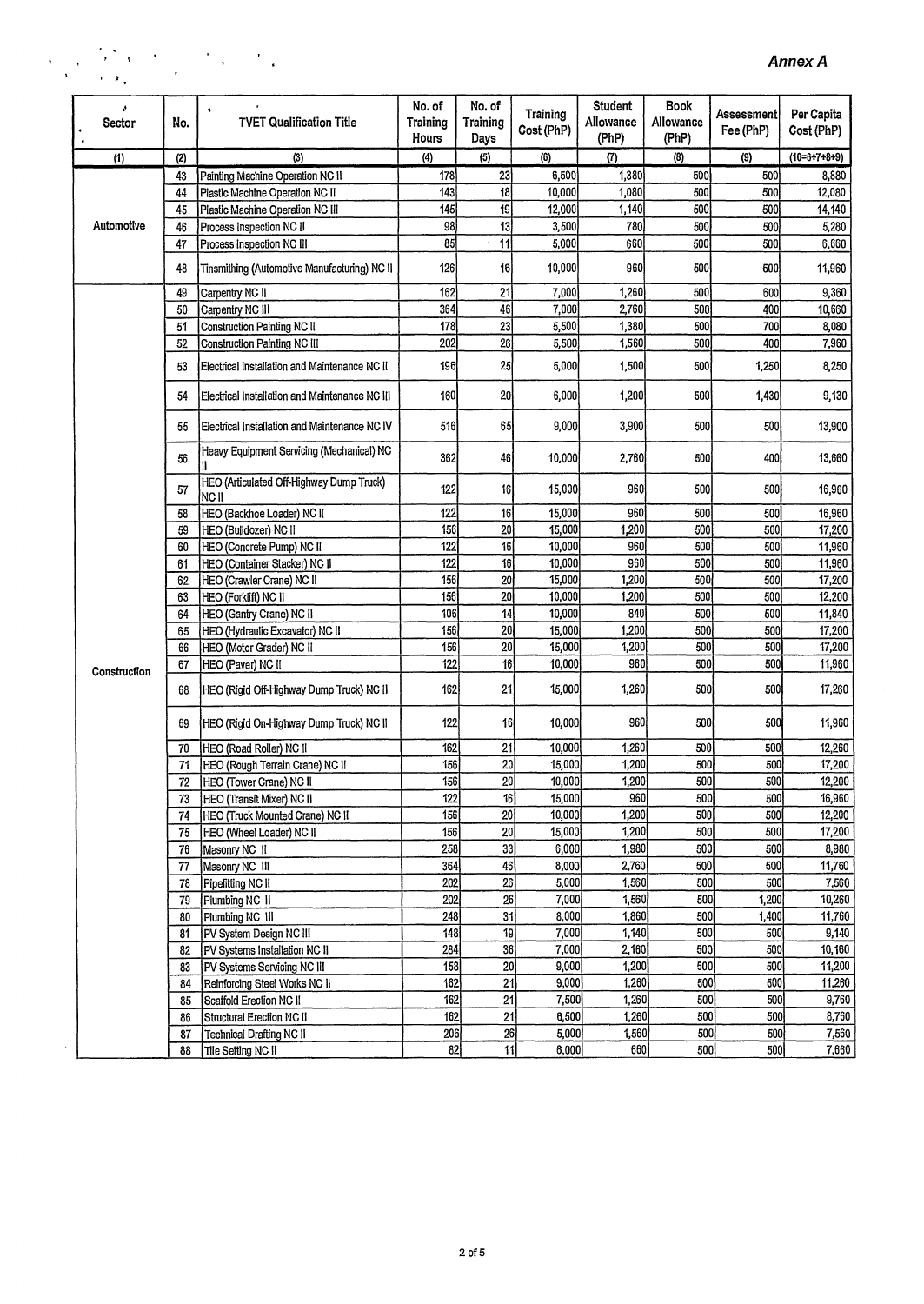|  |                                                                                                                                                                                                                                      |                          | $\frac{1}{2}$ and $\frac{1}{2}$ . The set of the set of the set of the set of the set of the set of the set of the set of the set of the set of the set of the set of the set of the set of the set of the set of the set of the set |  |
|--|--------------------------------------------------------------------------------------------------------------------------------------------------------------------------------------------------------------------------------------|--------------------------|--------------------------------------------------------------------------------------------------------------------------------------------------------------------------------------------------------------------------------------|--|
|  | <b>Contact Contact Advisory Advisory Advisory Advisory Advisory Advisory Advisory Advisory Advisory Advisory Advisory Advisory Advisory Advisory Advisory Advisory Advisory Advisory Advisory Advisory Advisory Advisory Advisor</b> | <b>Contract Contract</b> |                                                                                                                                                                                                                                      |  |

| Sector                           | No.      | <b>TVET Qualification Title</b>                             | No. of<br>Training<br>Hours | No. of<br>Training<br>Days | Training<br>Cost (PhP) | <b>Student</b><br>Allowance<br>(PhP) | <b>Book</b><br>Allowance<br>(PhP) | Assessment <br>Fee (PhP) | Per Capita<br>Cost (PhP) |
|----------------------------------|----------|-------------------------------------------------------------|-----------------------------|----------------------------|------------------------|--------------------------------------|-----------------------------------|--------------------------|--------------------------|
| (1)                              | (2)      | (3)                                                         | (4)                         | (5)                        | (6)                    | (7)                                  | (8)                               | (9)                      | $(10=6+7+8+9)$           |
|                                  | 89       | CAD/CAM Operation NC III                                    | 234                         | 30                         | 2,500                  | 1,800                                | 500                               | 500                      | 5,300                    |
|                                  | 90       | CNC Lathe Machine Operation NC II                           | 236                         | 30                         | 5,000                  | 1,800                                | 500                               | 500                      | 7,800                    |
|                                  | 91       | CNC Lathe Machine Operation NC III                          | 234                         | 30                         | 5,000                  | 1,800                                | 500                               | 500                      | 7,800                    |
|                                  | 92       | CNC Milling Machine Operation NC II                         | 236                         | 30                         | 5,000                  | 1,800                                | 500                               | 500                      | 7,800                    |
|                                  | 93       | CNC Milling Machine Operation NC III                        | 234                         | 30                         | 5,000                  | 1,800                                | 500                               | 500                      | 7,800                    |
|                                  | 94       | Flux Cored Arc Welding (FCAW) NC II                         | 268                         | 34                         | 10,000                 | 2,040                                | 500                               | 2,600                    | 15,140                   |
|                                  | 95       | Flux Cored Arc Welding (FCAW) NC III                        | 148                         | $\overline{19}$            | 15,000                 | 1,140                                | 500                               | 500                      | 17,140                   |
|                                  | 96<br>97 | Gas Metal Arc Welding (GMAW) NC II                          | 268                         | 34                         | 9,000                  | 2,040                                | 500                               | 2,600                    | 14,140                   |
|                                  |          | Gas Metal Arc Welding (GMAW) NC III                         | 148                         | 19                         | 15,000                 | 1,140                                | 500                               | 500                      | 17,140                   |
| <b>Metals And</b><br>Engineering | 98       | Gas Tungsten Arc Welding (GTAW) NC II                       | 268                         | 34                         | 10,000                 | 2,040                                | 500                               | 1,500                    | 14,040                   |
|                                  | 99       | Gas Tungsten Arc Welding (GTAW) NC IV                       | 294                         | 37                         | 10,000                 | 2,220                                | 500                               | 500                      | 13,220                   |
|                                  | 100      | Gas Welding NC II                                           | 312                         | 39                         | 8,000                  | 2,340                                | 500                               | 600                      | 11,440                   |
|                                  | 101      | Machining NC II                                             | 337                         | 43                         | 7,000                  | 2,580                                | 500                               | 600                      | 10,680                   |
|                                  | 102      | Machining NC III                                            | 342                         | 43                         | 7,000                  | 2,580                                | 500                               | 500                      | 10,580                   |
|                                  | 103      | Shielded Metal Arc Welding (SMAW) NC II                     | 268                         | 34                         | 10,000                 | 2,040                                | 500                               | 1,950                    | 14,490                   |
|                                  | 104      | Shielded Metal Arc Welding (SMAW) NC III                    | 120                         | 15                         | 15,000                 | 900                                  | 500                               | 2,960                    | 19,360                   |
|                                  | 105      | Shielded Metal Arc Welding (SMAW) NC IV                     | 168                         | 21                         | 15,000                 | 1,260                                | 500                               | 4,200                    | 20,960                   |
|                                  | 106      | Submerged Arc Welding (SAW) NC II                           | 194                         | $\overline{25}$            | 10.000                 | 1,500                                | 500                               | 600                      | 12,600                   |
|                                  | 107      | Tool and Die Making NC II                                   | 598                         | 75                         | 9,000                  | 4,500                                | 500                               | 500                      | 14,500                   |
|                                  | 108      | Airduct Servicing NC II                                     | 596                         | 75                         | 10,000                 | 4,500                                | 500                               | 300                      | 15,300                   |
| Heating,<br>Ventilation,         | 109      | RAC (PACU-CRE) Servicing NC III                             | 226                         | 29                         | 10,000                 | 1,740                                | 500                               | 500                      | 12,740                   |
| Airconditioning                  | 110      | RAC Servicing (DomRAC) NC II                                | 480                         | 60                         | 10,000                 | 3,600                                | 500                               | 500                      | 14,600                   |
| and Refrigeration                | 111      | Transport RAC Servicing NC II                               | 212                         | $\overline{27}$            | 10,000                 | 1,620                                | 500                               | 900                      | 13,020                   |
|                                  | 112      | Ice Plant Refrigeration Servicing NC III                    | 672                         | 84                         | 10,000                 | 5,040                                | 500                               | 400                      | 15,940                   |
|                                  | 113      | Diesel Power Plant Maintenance NC III                       | 352                         | 44                         | 15,000                 | 2,640                                | 500                               | 500                      | 18,640                   |
|                                  | 114      | Diesel Power Plant Operation and<br>Maintenance II          | 262                         | 33                         | 10,000                 | 1,980                                | 500                               | 500                      | 12,980                   |
|                                  | 115      | Diesel Power Plant Operation and<br>Maintenance NC III      | 302                         | 38                         | 10,000                 | 2,280                                | 500                               | 500                      | 13,280                   |
| <b>Utilities</b>                 | 116      | Electric Power Distribution Line Construction<br>NC II      | 306                         | 39                         | 10,000                 | 2,340                                | 500                               | 500                      | 13,340                   |
|                                  | 117      | Transmission Line Installation and<br>Maintenance NC II     | 646                         | 81                         | 10,000                 | 4,860                                | 500                               | 500                      | 15,860                   |
|                                  | 118      | Transmission Line Installation and<br>Maintenance NC III    | 210                         | 27                         | 10,000                 | 1,620                                | 500                               | 500                      | 12,620                   |
|                                  | 119      | Electronics Products Assembly and Servicing<br>NC II        | 260                         | 33                         | 7,000                  | 1,980                                | 5001                              | 535                      | 10,015                   |
|                                  | 120      | Computer Systems Servicing NC II                            | 280                         | 35                         | 7,000                  | 2,100                                | 500                               | 610                      | 10,210                   |
|                                  | 121      | <b>Consumer Electronics Servicing NC III</b>                | 176                         | 22                         | 6,000                  | 1,320                                | 500                               | 400                      | 8,220                    |
|                                  | 122      | Consumer Electronics Servicing NC IV                        | 176                         | 22                         | 6,000                  | 1,320                                | 500                               | 400                      | 8,220                    |
|                                  | 123      | Electronics Production Line - Back End<br>Operation Level 1 | 72                          | 9                          | 5,800                  | 540                                  | 500                               |                          | 6,840                    |
| Electronics                      | 124      | Electronics Production Line - SMT Operation<br>Level 1      | 80                          | 10                         | 5,800                  | 600                                  | 500                               |                          | 6,900                    |
|                                  | 125      | Instrumentation and Control Servicing NC II                 | 238                         | 30                         | 10,000                 | 1,800                                | 500                               | 400                      | 12,700                   |
|                                  | 126      | Instrumentation and Control Servicing NC III                | 176                         | 22                         | 8,000                  | 1,320                                | 500                               | 500                      | 10,320                   |
|                                  | 127      | Instrumentation and Control Servicing NC IV                 | 170                         | 22                         | 8,000                  | 1,320                                | 500                               | 500                      | 10,320                   |
|                                  | 128      | Mechatronics Servicing NC II                                | 158                         | 20                         | 8,000                  | 1,185                                | 500                               | 725                      | 10,410                   |
|                                  | 129      | Mechatronics Servicing NC III                               | 196                         | 25                         | 8,000                  | 1,500                                | 500                               | 800                      | 10,800                   |
|                                  | 130      | Mechatronics Servicing NC IV                                | 200                         | 25                         | 10,000                 | 1,500                                | 500                               | 1,000                    | 13,000                   |

 $\mathcal{L}_{\mathcal{A}}$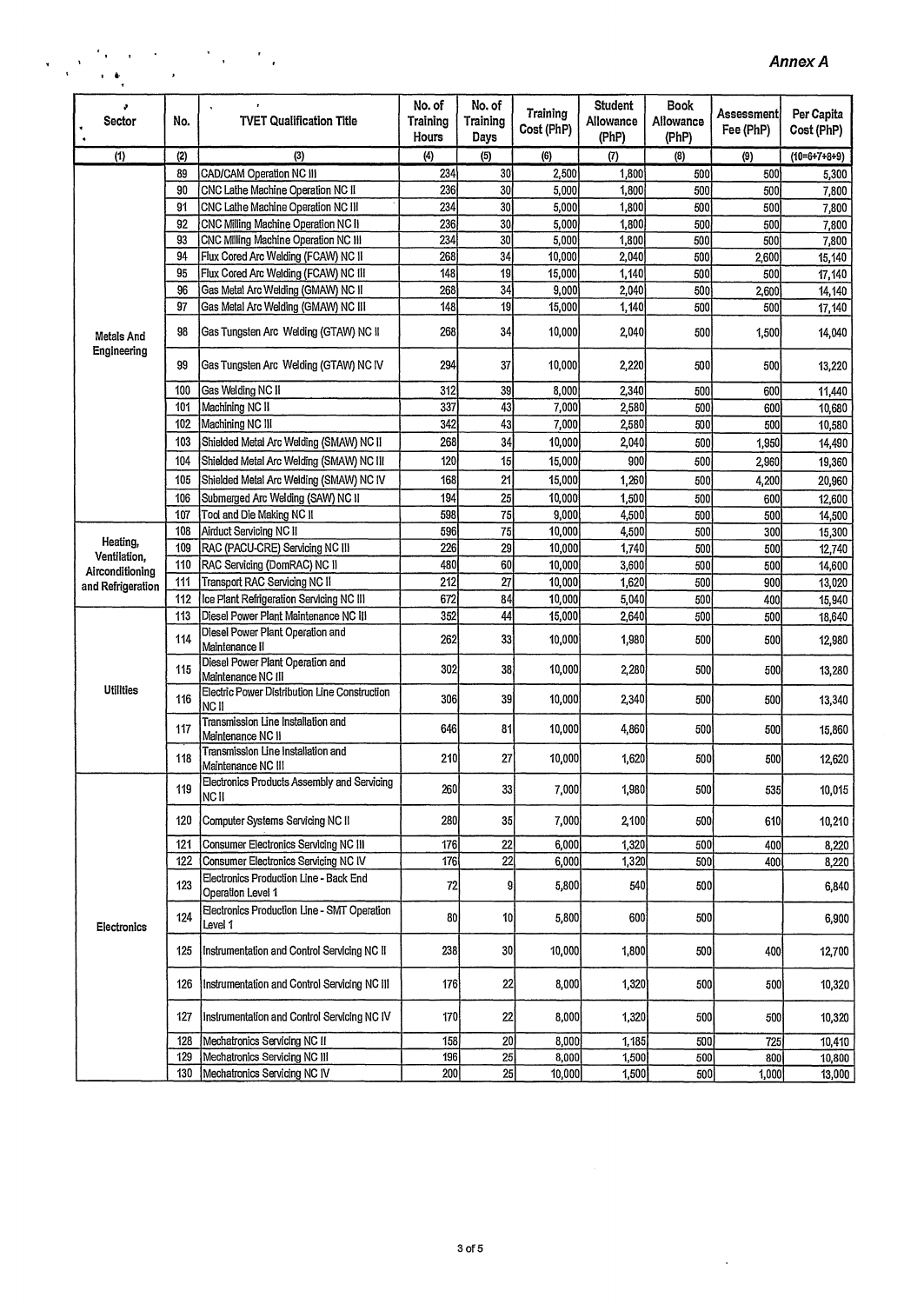$\ddot{\phantom{0}}$ 

| s<br>Sector                         | No.        | <b>TVET Qualification Title</b>                                                   | No. of<br><b>Training</b><br>Hours | No. of<br>Training<br>Days | <b>Training</b><br>Cost (PhP) | Student<br>Allowance<br>(PhP) | <b>Book</b><br>Allowance<br>(PhP) | Assessment<br>Fee (PhP) | Per Capita<br>Cost (PhP) |
|-------------------------------------|------------|-----------------------------------------------------------------------------------|------------------------------------|----------------------------|-------------------------------|-------------------------------|-----------------------------------|-------------------------|--------------------------|
| (1)                                 | (2)        | (3)                                                                               | (4)                                | (5)                        | (6)                           | (7)                           | (3)                               | (9)                     | $(10=6+7+8+9)$           |
| <b>Footwear and</b><br>Leathergoods | 131        | Footwear Making NC II                                                             | 682                                | 85                         | 8,000                         | 5,100                         | 500                               | 600                     | 14,200                   |
| <b>Furniture and</b><br>Fixtures    | 132        | Furniture Making (Finishing) NC II                                                | 212                                | 27                         | 5,000                         | 1,620                         | 500                               | 500                     | 7,620                    |
|                                     | 133        | Dressmaking NC II                                                                 | 275                                | 35                         | 3,500                         | 2,100                         | 500                               | 420                     | 6,520                    |
| Garments                            | 134        | Industrial Sewing Machine Operation                                               | 120                                | 15                         | 6,000                         | 900                           | 500                               |                         | 7,400                    |
|                                     | 135        | Tailoring NC II                                                                   | 275                                | 35                         | 3,500                         | 2,100                         | 500                               | 400                     | 6,500                    |
|                                     | 136<br>137 | Fish Products Packaging NC II                                                     | 152<br>552                         | 19<br>69                   | 5,000                         | 1,140                         | 500                               | 500                     | 7,140                    |
| Processed<br>Food &                 | 138        | Food Processing NC II<br>Food Processing NC III                                   | 900                                | 113                        | 3,500                         | 4,140<br>6,780                | 500<br>500                        | 500                     | 8,640                    |
| Beverages                           | 139        | Food Processing NC IV                                                             | 576                                | 72                         | 7,000<br>8,000                | 4,320                         | 500                               | 500<br>500              | 14,780<br>13,320         |
|                                     | 140        | Slaughtering Operations NC II                                                     | 280                                | 35                         | 20,000                        | 2,100                         | 500                               | 350                     | 22,950                   |
| Pyrotechnics                        | 141        | Pyrotechnics NC II                                                                | 242                                | 31                         | 8,000                         | 1,860                         | 500                               | 600                     | 10,960                   |
|                                     |            | Finishing Course for Legal Transcriptionist NC                                    |                                    |                            |                               |                               |                                   |                         |                          |
|                                     | 142        |                                                                                   | 160                                | 20                         | 5,000                         | 1,200                         | 500                               |                         | 6,700                    |
|                                     | 143        | Medical Transcription NC II                                                       | 396<br>144                         | 50<br>$\overline{18}$      | 10,000                        | 3,000                         | 500                               | 250                     | 13,750                   |
|                                     | 144<br>145 | Contact Center Services NC II<br>Cable TV Installation NC II                      | 362                                | 46                         | 6,000<br>7,000                | 1,080<br>2,760                | 500<br>500                        | 500                     | 7,580<br>10,760          |
|                                     |            |                                                                                   |                                    |                            |                               |                               |                                   |                         |                          |
|                                     | 146        | Cable TV Operation and Maintenance NC III                                         | 692                                | 87                         | 9,000                         | 5,220                         | 500                               | 500                     | 15,220                   |
|                                     | 147        | Career Entry Course For Software Developer<br>NC IV                               |                                    |                            |                               |                               |                                   |                         |                          |
|                                     | 148        | - JAVA                                                                            | 240                                | 30                         | 30,000                        | 1,800                         | 500                               |                         | 32,300                   |
|                                     | 149        | - Microsoft. Net                                                                  | 240                                | $\overline{30}$            | 30,000                        | 1,800                         | 500                               |                         | 32,300                   |
|                                     | 150        | - Legacy System/COBOL                                                             | 280                                | 35                         | 30,000                        | 2,100                         | 500                               |                         | 32,600                   |
| Information and                     | 151        | - Oracle                                                                          | 160                                | 20                         | 30,000                        | 1,200                         | 500                               |                         | 31,700                   |
| Communication                       | 152        | - RPG                                                                             | 240<br>840                         | 30<br>105                  | 30,000                        | 1,800                         | 500                               |                         | 32,300                   |
| Technology                          | 153<br>154 | 2D Animation NC III<br>3D Animation NC III                                        | 1,040                              | 130                        | 25,000<br>35,000              | 6,300<br>7,800                | 500<br>500                        | 500<br>500              | 32,300                   |
|                                     | 155        | Animation NC II                                                                   | 516                                | 65                         | 15,000                        | 3,900                         | 500                               | 500                     | 43,800<br>19,900         |
|                                     | 156        | Broadband Installation (Fixed Wireless                                            | 116                                | 15                         | 5,000                         | 900                           | 500                               | 500                     | 6,900                    |
|                                     |            | System) NC II                                                                     |                                    |                            |                               |                               |                                   |                         |                          |
|                                     | 157        | Game Programming NC III                                                           | 1,234                              | 155                        | 35,000                        | 9,300                         | 500                               | 500                     | 45,300                   |
|                                     | 158        | Creative Web Design                                                               | 102<br>108                         | 13                         | 30,000                        | 780<br>840                    | 500                               |                         | 31,280                   |
|                                     | 159        | Web Development                                                                   | 487                                | $\frac{1}{4}$              | 30,000                        |                               | 500                               |                         | 31,340                   |
|                                     | 160        | Visual Graphic Design NC III                                                      |                                    | 61                         | 10,000                        | 3,660                         | 500                               | 500                     | 14,660                   |
|                                     | 161        | Telecom OSP and Subscriber Line Installation<br>(Copper Cable/POTS and DSL) NC II | 480                                | 60                         | 12,000                        | 3,600                         | 500                               | 500                     | 16,600                   |
|                                     | 162        | Telecom OSP Installation (Fiber Optic Cable)<br>NC II                             | 320                                | 40                         | 12,000                        | 2,400                         | 500                               | 500                     | 15,400                   |
|                                     | 163        | Attraction & Theme Parks Operation NC II                                          | 126                                | 16                         | 7,000                         | 960                           | 500                               | 500                     | 8,960                    |
|                                     | 164        | Barista NC II                                                                     | 178                                | 23                         | 5,000                         | 1,380                         | 500                               | 735                     | 7,615                    |
|                                     | 165        | Bartending NC II                                                                  | 326                                | 41                         | 5,000                         | 2,460                         | 500                               | 800                     | 8,760                    |
|                                     | 166        | Bread and Pastry Production NC II                                                 | 141                                | 18                         | 3,500                         | 1,080                         | 500                               | 400                     | 5,480                    |
|                                     | 167        | Cookery NC II                                                                     | 316                                | 40                         | 8,000                         | 2,400                         | 500                               | 1,300                   | 12,200                   |
|                                     | 168        | Commercial Cooking NC III                                                         | 244                                | 31                         | 9,000                         | 1,860                         | 500                               | 500                     | 11,860                   |
|                                     | 169<br>170 | Commercial Cooking NC IV<br>Events Management Services NC III                     | 260<br>108                         | 33<br>14                   | 10,000<br>7,000               | 1,980<br>840                  | 500<br>500                        | 500<br>500              | 12,980<br>8,840          |
| Tourism (Hotels                     | 171        | Food and Beverage Services NC II                                                  | 356                                | 45                         | 3,500                         | 2,700                         | 500                               | 500                     |                          |
| and Restaurant)                     | 172        | Food and Beverage Services NC III                                                 | 230                                | $\overline{29}$            | 5,000                         | 1,740                         | 500                               | 500                     | 7,200<br>7,740           |
|                                     | 173        | Food and Beverage Services NC IV                                                  | 140                                | 18                         | 6,000                         | 1,080                         | 500                               | 500                     | 8,080                    |
|                                     | 174        | Front Office Services NC II                                                       | 442                                | 56                         | 3,500                         | 3,360                         | 500                               | 535                     | 7,895                    |
|                                     | 175        | Housekeeping NC II                                                                | 436                                | 55                         | 5,000                         | 3,300                         | 500                               | 620                     | 9,420                    |
|                                     | 176        | Housekeeping NC III                                                               | 76                                 | 10 <sup>1</sup>            | 6,000                         | 600                           | 500                               | 500                     | 7,600                    |
|                                     | 177        | Housekeeping NC IV                                                                | 112                                | 14                         | 7,000                         | 840                           | 500                               | 500                     | 8,840                    |
|                                     | 178        | Local Guiding Services NC II                                                      | 196                                | 25                         | 3,500                         | 1,500                         | 500                               | 750                     | 6,250                    |
|                                     | 179        | Tourism Promotion Services NC II                                                  | 76                                 | 10                         | 5,000                         | 600                           | 500                               | 490                     | 6,590                    |
|                                     | 180        | Travel Services NC II                                                             | 328                                | $\overline{41}$            | 3,500                         | 2,460                         | 500                               | 470                     | 6,930                    |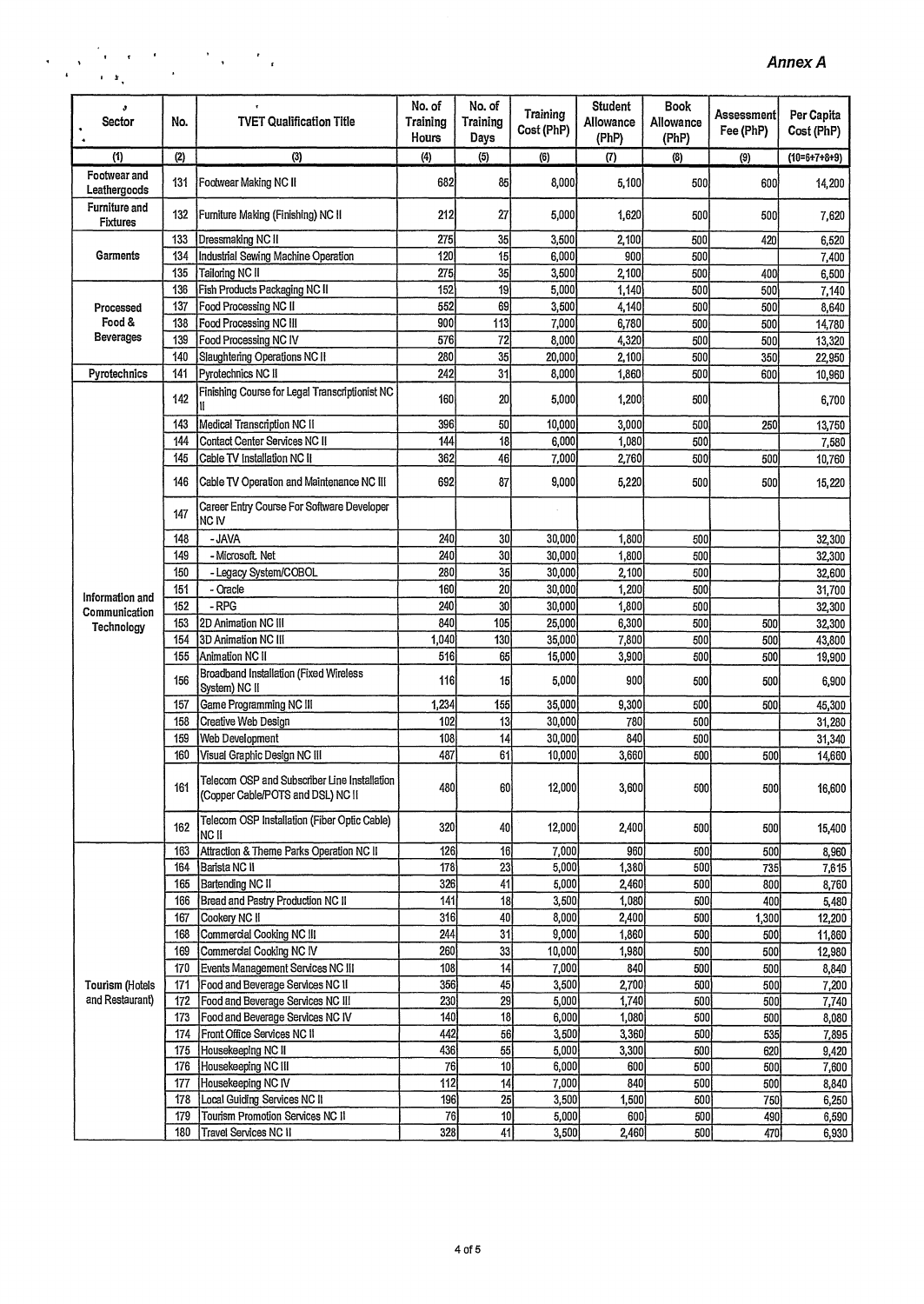| $\sqrt{1-\lambda^2}$<br>$\mathbf{r}$ . A |            | $\mathcal{F}_{\mathcal{A}}$ , $\mathcal{F}_{\mathcal{A}}$                      |                             |                            |                               |                                      |                            |                          | <b>Annex A</b>           |
|------------------------------------------|------------|--------------------------------------------------------------------------------|-----------------------------|----------------------------|-------------------------------|--------------------------------------|----------------------------|--------------------------|--------------------------|
| r<br>Sector                              | No.        | <b>TVET Qualification Title</b>                                                | No. of<br>Training<br>Hours | No. of<br>Training<br>Days | <b>Training</b><br>Cost (PhP) | <b>Student</b><br>Allowance<br>(PhP) | Book<br>Allowance<br>(PhP) | Assessment <br>Fee (PhP) | Per Capita<br>Cost (PhP) |
| (1)                                      | (2)        | (3)                                                                            | (4)                         | (5)                        | (6)                           | $\langle 7 \rangle$                  | (8)                        | (9)                      | $(10=6+7+8+9)$           |
| Land                                     | 181        | Driving (Passenger Bus/Straight Truck) NC III                                  | 122                         | 16                         | 5.000                         | 960                                  | 500                        | 200                      | 6,660                    |
| Transportation                           | 182        | Driving (Articulated Vehicle) NC III                                           | 108                         | 14                         | 5,000                         | 840                                  | 500                        | 200                      | 6,540                    |
|                                          | 183        | Driving NC II                                                                  | 118                         | 15                         | 3,500                         | 900                                  | 500                        | 200                      | 5,100                    |
| Wholesale and<br>Retail Trading          | 184        | <b>Customer Services NC II</b>                                                 | 156                         | 20                         | 5.000                         | 1,200                                | 500                        | 500                      | 7,200                    |
|                                          | 185        | <b>Health Care Services</b>                                                    |                             |                            |                               |                                      |                            |                          |                          |
|                                          | 186        | Barangay Health Services NC II                                                 | 560                         | 70                         | 5.000                         | 4.200                                | 500                        | 400                      | 10,100                   |
|                                          | 187        | Biomedical Equipment Services NC II                                            | 960                         | 120                        | 10,000                        | 7.200                                | 500                        | 350                      | 18,050                   |
|                                          | 188        | Dental Hygiene NC IV                                                           | 3,499                       | 438                        | 40,000                        | 26,280                               | 500                        | 500                      | 67,280                   |
|                                          | 189        | Dental Laboratory Technology Services (Fixed<br>Dentures/ Restorations) NC II  | 808                         | 101                        | 10,000                        | 6,060                                | 500                        | 500                      | 17,060                   |
|                                          | 190        | Dental Laboratory Technology Services<br>(Removable Dentures/Appliances) NC II | 1,446                       | 181                        | 10,000                        | 10,860                               | 500                        | 500                      | 21,860                   |
| Health, Social &                         | 191        | Dental Technology NC IV                                                        | 4,555                       | 570                        | 50.000                        | 34,200                               | 500                        | 500                      | 85,200                   |
| <b>Other Community</b>                   | 192        | <b>Emergency Medical Services NC II</b>                                        | 280                         | 35                         | 17.000                        | 2.100                                | 500                        | 400                      | 20,000                   |
| Development<br>Services                  | 193        | Health Care Services NC II                                                     | 996                         | 125                        | 5,000                         | 7,500                                | 500                        | 510                      | 13,510                   |
|                                          | 194        | Hilot (Wellness Massage) NC II                                                 | 120                         | 15                         | 5.000                         | 900                                  | 500                        | 500                      | 6,900                    |
|                                          | 195        | Massage Therapy NC II                                                          | 700                         | 88                         | 7.000                         | 5,280                                | 500                        | 465                      | 13,245                   |
|                                          | 196        | Opthalmic Lens Services NC II                                                  | 254                         | 32                         | 8,000                         | 1,920                                | 500                        | 500                      | 10,920                   |
|                                          | 197        | Pharmacy Services NC III                                                       | 1,048                       | 131                        | 10,000                        | 7,860                                | 500                        | 750                      | 19.110                   |
|                                          | 198        | Spa Theraphy                                                                   | 560                         | 70                         | 7,000                         | 4,200                                |                            | 500                      | 11.700                   |
|                                          | 199        | Caregiving NC II                                                               | 786                         | 99                         | 18,000                        | 5,940                                | 500                        | 500                      | 24,940                   |
|                                          | 200        | <b>Household Services</b>                                                      |                             |                            |                               |                                      |                            |                          |                          |
|                                          | 201        | Domestic Work NC II                                                            | 218                         | 28                         | 5,000                         | 1,680                                | 500                        | 635                      | 7,815                    |
|                                          | 202        | Personal Care                                                                  |                             |                            |                               |                                      |                            |                          |                          |
|                                          | 203        | Beauty Care NC II                                                              | 1,098                       | 138                        | 5.000                         | 8,280                                | 500                        | 600                      | 14,380                   |
|                                          | 204        | Beauty Care NC III                                                             | 398                         | 50                         | 6,000                         | 3,000                                | 500                        | 600                      | 10.100                   |
|                                          | 205        | Beauty Care Services (Nail Care) NC II                                         | 216                         | 27                         | 5,000                         | 1,620                                | 500                        | 500                      | 7,620                    |
|                                          | 206        | Beauty Care Services (Nail Care) NC III                                        | 198                         | 25                         | 6,000                         | 1,500                                | 500                        | 500                      | 8.500                    |
| Health, Social &                         | 207        | Hair Dressing NC II                                                            | 656                         | 82                         | 5,000                         | 4,920                                | 500                        | 600                      | 11,020                   |
| <b>Other Community</b>                   | 208        | Hair Dressing NC III                                                           | 438                         | 55                         | 6,000                         | 3.300                                | 500                        | 600                      | 10,400                   |
| Development                              | 209        | <b>Security Services</b>                                                       |                             |                            |                               |                                      |                            |                          |                          |
| Services                                 | 210        | Security Services NC II                                                        | 223                         | 28                         | 5,000                         | 1,680                                | 500                        | 200                      | 7,380                    |
|                                          | 211        | Others                                                                         |                             |                            |                               | 900                                  |                            |                          |                          |
|                                          | 212<br>213 | Community Disaster Management<br>Bookkeeping NC III                            | 120<br>292                  | 15<br>$\overline{37}$      | 5,000<br>5,000                | 2,220                                | 500<br>500                 | 500                      | 6,400<br>8,220           |
|                                          | 214        | Microfinance Technology NC II                                                  | 403                         | 51                         | 5,000                         | 3,060                                | 500                        | 500                      | 9,060                    |
|                                          | 215        | <b>Offset Printing Press Operation</b>                                         | 212                         | 27                         | 13,500                        | 1.620                                | 500                        |                          | 15,620                   |
|                                          | 216        | Pre-press Operation                                                            | 212                         | $\overline{27}$            | 13,500                        | 1,620                                | 500                        |                          | 15,620                   |
|                                          | 217        | Illustration NC II                                                             | 234                         | 30                         | 5,000                         | 1,800                                | 500                        | 500                      | 7,800                    |
| <b>Visual Arts</b>                       | 218        | Photography NC II                                                              | 132                         | $\overline{17}$            | 7,000                         | 1,020                                | 500                        | 500                      | 9,020                    |
|                                          |            |                                                                                |                             |                            |                               |                                      |                            |                          |                          |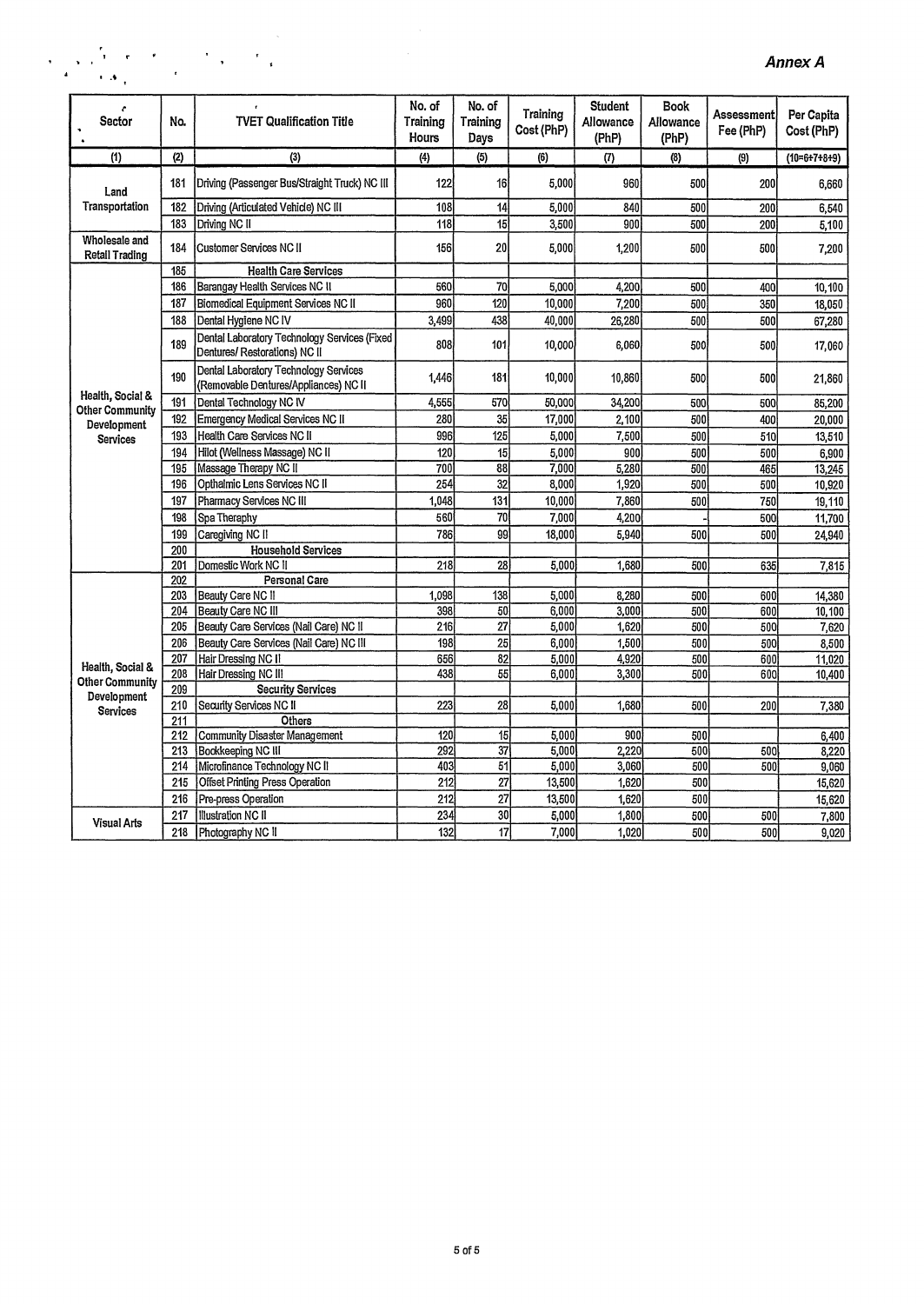| 2018 Private Education Student Financial Assistance (PESFA)<br><b>Schedule of Costs per Bundled Qualifications</b> |                |                                                  |                                    |                                   |                           |                                      |                                   |                                   |                                            |  |
|--------------------------------------------------------------------------------------------------------------------|----------------|--------------------------------------------------|------------------------------------|-----------------------------------|---------------------------|--------------------------------------|-----------------------------------|-----------------------------------|--------------------------------------------|--|
| <b>Sector</b>                                                                                                      | No.            | <b>TVET Qualification Title</b>                  | No. of<br><b>Training</b><br>Hours | No. of<br><b>Training</b><br>Days | Training<br>Cost<br>(PhP) | <b>Student</b><br>Allowance<br>(PhP) | <b>Assessment</b><br>Fee<br>(PhP) | <b>Book</b><br>Allowance<br>(PhP) | Per Capita<br>Scholarship<br>Cost<br>(PhP) |  |
| (1)                                                                                                                | (2)            | (3)                                              | (4)                                | (5)                               | (6)                       | (7)                                  | (8)                               | (9)                               | $(10)=(6+7+8+9)$                           |  |
|                                                                                                                    | 1              | <b>FITTER MACHINIST</b>                          |                                    |                                   |                           |                                      |                                   |                                   |                                            |  |
| Metals and<br>Engineering                                                                                          |                | Shielded Metal Arc Welding<br>(SMAW) NC II       | 434                                | 73                                | 17,500.00                 | 8,760.00                             | 1,950.00                          | 2,000.00                          | 43,060.00                                  |  |
|                                                                                                                    |                | Machining NC II                                  | 439                                | 73                                | 12,250.00                 |                                      | 600.00                            |                                   |                                            |  |
|                                                                                                                    | $\overline{2}$ | <b>RAC MECHANIC</b>                              |                                    |                                   |                           |                                      |                                   |                                   |                                            |  |
| Heating,<br>Ventilation,<br>Airconditioning                                                                        |                | RAC Servicing (DomRAC) NC II                     | 374                                | 63                                | 15,000.00                 |                                      | 500.00                            | 2,000.00                          | 37,880.00                                  |  |
| and Refrigeration                                                                                                  |                | Electrical Installation and<br>Maintenance NC II | 661                                | 110                               | 8.750.00                  | 10,380.00                            | 1,250.00                          |                                   |                                            |  |
|                                                                                                                    | 3              | <b>AUTOMOTIVE MECHANIC</b>                       |                                    |                                   |                           |                                      |                                   |                                   |                                            |  |
| Automotive                                                                                                         |                | Automotive Servicing NC I                        | 557                                | 93                                | 7,000.00                  | 14,640.00                            | 450.00                            | 2,000.00                          | 33,540.00                                  |  |
|                                                                                                                    |                | Automotive Servicing NC II                       | 906                                | 151                               | 8,750.00                  |                                      | 700.00                            |                                   |                                            |  |
|                                                                                                                    | 4              | ELECTRO-MECHANICAL TECHNICIAN                    |                                    |                                   |                           |                                      |                                   |                                   |                                            |  |
| <b>Electronics</b>                                                                                                 |                | Electrical Installation and<br>Maintenance NC II | 374                                | 63                                | 8,750.00                  | 7,500.00                             | 1,250.00                          | 2,000.00                          | 34,225.00                                  |  |
|                                                                                                                    |                | Mechatronics Servicing NC II                     | 370                                | 62                                | 14,000.00                 |                                      | 725.00                            |                                   |                                            |  |

**Note: The scholar is required to undergo On-the-Job Training (OJT) for a minimum of 73 days for each qualification.** 

 $\hat{\mathcal{A}}$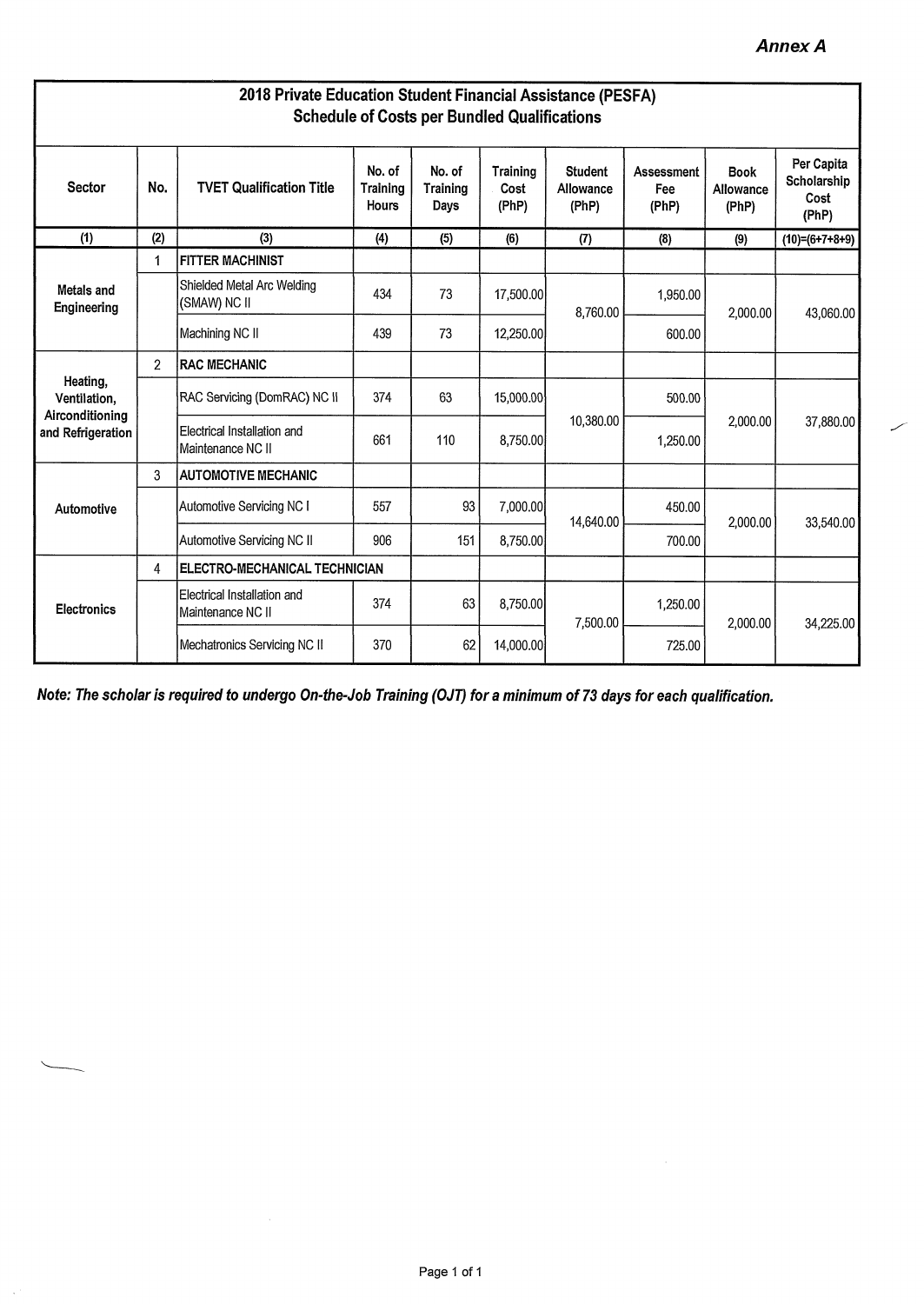#### **Technical Education and Skills Development Authority 2018 Private Education Student Financial Assistance (PESFA) QUALIFICATION MAP (QM)**

**QM Number.: Ex.: PESFA-QM-2018-0128-0001** 

| Region:<br>Name of TVI:                                                                                                                     |                     |                                                           |                        |          |                           |                                                   |                      |       |                                                                   |                      |                           |                               |                            |                             |                          |                                 |                                               |                                     | Coding System for Approved QM)                  | (to be filled out by TESDA RO using the prescribed |         |
|---------------------------------------------------------------------------------------------------------------------------------------------|---------------------|-----------------------------------------------------------|------------------------|----------|---------------------------|---------------------------------------------------|----------------------|-------|-------------------------------------------------------------------|----------------------|---------------------------|-------------------------------|----------------------------|-----------------------------|--------------------------|---------------------------------|-----------------------------------------------|-------------------------------------|-------------------------------------------------|----------------------------------------------------|---------|
|                                                                                                                                             |                     |                                                           |                        |          |                           |                                                   |                      |       |                                                                   |                      |                           |                               |                            |                             |                          |                                 |                                               |                                     |                                                 |                                                    |         |
| <b>TVI's Landline:</b><br>TVI's Cellphone No.:<br>TVI's Email Address: TVI's Email Address:<br>the control of the control of the control of |                     |                                                           |                        |          |                           |                                                   |                      |       |                                                                   |                      |                           |                               |                            |                             |                          |                                 |                                               |                                     |                                                 |                                                    |         |
|                                                                                                                                             |                     | Scholarship Grant<br>Certificates (SGCs)<br>Serial Number |                        |          |                           | NTTC for<br><b>WTR</b>                            | No. of               |       | Indicative Date of Training &<br><b>Assessment</b><br>(per Batch) |                      |                           |                               |                            | <b>COSTING</b>              |                          |                                 |                                               |                                     | <b>TOTAL AMOUNT</b>                             |                                                    |         |
| <b>QM Qualification Code</b>                                                                                                                | From                | To                                                        | Qualification<br>Title | CTPR No. | <b>Name of</b><br>Trainer | Programs/<br>TMC for<br>NTR<br>Programs<br>Number | Slots<br>(per Batch) | Start | End                                                               | Date of<br>Assessmen | Training<br>Cost<br>(PhP) | Student<br>Allowance<br>(PhP) | Book<br>Allowance<br>(PhP) | Assessmen<br>t Fee<br>(PhP) | Per Capita Cost<br>(PhP) | Total<br>Training<br>Cost (PhP) | Total<br>Student<br><b>Allowance</b><br>(PhP) | Total<br>Book<br>Allowance<br>(PhP) | Total<br>Assessmen<br>t Fee (PhP)               | <b>Total Amount (PhP)</b>                          | Remarks |
| (1)                                                                                                                                         | $\left\{ 2\right\}$ | $\left(3\right)$                                          | (4)                    | (5)      | (6)                       | (7)                                               | (8)                  | (9)   | (10)                                                              | (11)                 | (12)                      | (13)                          | (14)                       | (15)                        | $(16=12+13+14+15)$       |                                 |                                               |                                     | $(17=12*8)$ $(18=13*8)$ $(19=14*8)$ $(20=15*8)$ | $(21=17+18+19+20)$                                 | (22)    |
| PESFA-QM-2018-<br>0128-0001-1                                                                                                               |                     |                                                           |                        |          |                           |                                                   |                      |       |                                                                   |                      |                           |                               |                            |                             |                          |                                 |                                               |                                     |                                                 |                                                    |         |
| PESFA-QM-2018-<br>0128-0001-2                                                                                                               |                     |                                                           |                        |          |                           |                                                   |                      |       |                                                                   |                      |                           |                               |                            |                             |                          |                                 |                                               |                                     |                                                 |                                                    |         |
| PESFA-QM-2018-<br>0128-0001-3                                                                                                               |                     |                                                           |                        |          |                           |                                                   |                      |       |                                                                   |                      |                           |                               |                            |                             |                          |                                 |                                               |                                     |                                                 |                                                    |         |

**0128-0001-3 -** 

**0128-0001-5 - TOTAL: -** 

 $\epsilon$ 

 $\mathcal{L}$ 

 $\bullet$ 

 $\omega_{\rm c} = 20$ 

 $\sim$   $\sim$ 

**PESFA-QM-2018- 0128.0001-4 PESFA-QM-2018-** 

 $\label{eq:2} \mathcal{F}(\mathcal{F}) = \mathcal{F}(\mathcal{F}) = \mathcal{F}(\mathcal{F}) = \mathcal{F}(\mathcal{F})$ 

 $\mathbf{r}$ 

**Submitted by: Recommended by: Approved by:** 

**School Administrator Provincial Director Regional Director** 

 $\sim$ 

 $\mathbf{r}$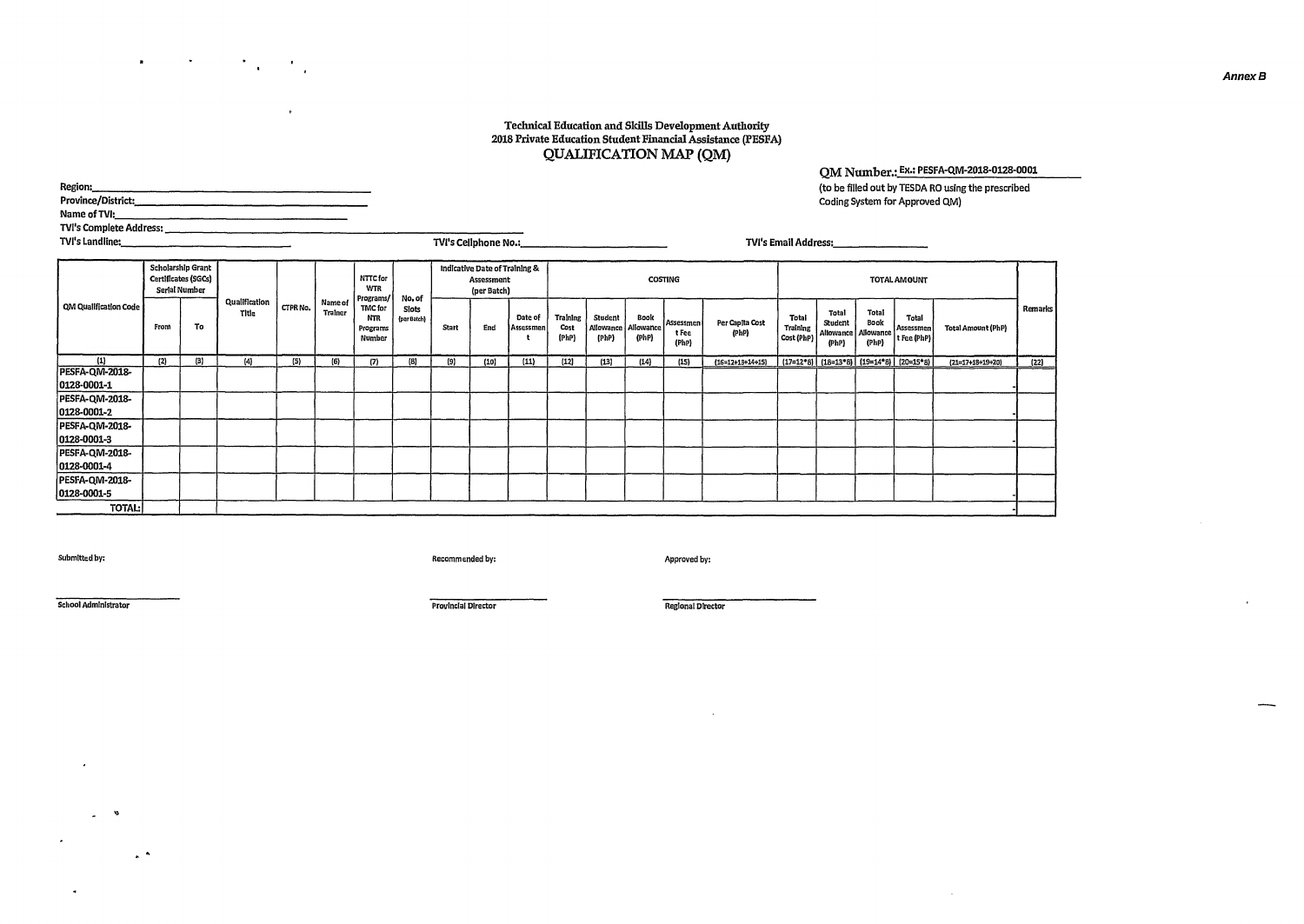### **2018 Private Education Student Financial Assistance (PESFA)**

REPUBLIC OF THE PHILIPPINES)<br>CITY OF (1) S. S. CITY OF

#### **AFFIDAVIT OF UNDERTAKING**

(name of duly authorized representative of WI including personal circumstance) (position),

of with office address at

 $\mathbf{I},$ 

(Name of TVI) (Complete Address)

after having been sworn into an oath in accordance with the

law do hereby depose and say that in accordance with the **IMPLEMENTING GUIDELINES FOR 2018 PRIVATE EDUCATION STUDENT FINANCIAL ASSISTANCE (PESFA)** embodied in TESDA Circular

No. Series of 2018, issued on **Communication**, hereby commit to the following:

- 1. Promote and advocate the PESFA specially the bundled qualifications;<br>2. Conduct the training program upon submission of this Notarized Affida
- 2. Conduct the training program upon submission of this **Notarized Affidavit of Undertaking;**
- 3. Inform and admit in the enrollment the selected scholarship grantees as identified by TESDA Provincial Office;
- 4. Ensure that each scholar shall undergo pre-qualification process in accordance with the industry pre-hiring requirements as applicable;
- 5. Check the Profile of the Trainees in the Application Forms if the same is properly, completely and legibly filled out;
- 6. Conduct, in coordination with the TESDA Provincial Office, the **Training Induction Program (TIP)** before the implementation of any training program;
- 7. Ensure that scholars fully understand the provisions in the **Commitment of Undertaking;**
- 8. Submit to the TESDA Provincial Office the **Enrollment Report** within thirty (30) calendar days after the start of training program while **Terminal Report** shall be submitted within fifteen (15) calendar days after the end of training period;
- 9. Integrate entrepreneurship training in the training program;
- 10. Shall not exact additional fees from the scholars;
- 11. Motivate and nurture the scholars to maintain One Hundred Percent (100%) completion of the training program;
- 12. Allow at least Eighty Percent (80%) attendance and participation of the scholars to qualify for completion of the training program;
- 13. Immediately after the training, ensure that 100% of the scholars shall undergo the mandatory Competency Assessment for Qualifications with Training Regulations (TRs) with Competency Assessment Tools (CATs) with the accredited assessment centers and assessors for the successful PESFA graduates;
- 14. Institutionalize a functional Job Linkaging and Networking Services (JOLiNS)—a delivery platform to facilitate job hunting for WET graduates and alumni by providing them services and information to land a job;
- 15. Institutionalize effective monitoring system/database to establish reliable status reports such as but not limited to employment reports of the scholars-graduates;
- 16. Maintain the requirements of TESDA on absorptive capacity, employment rate and utilization rate; and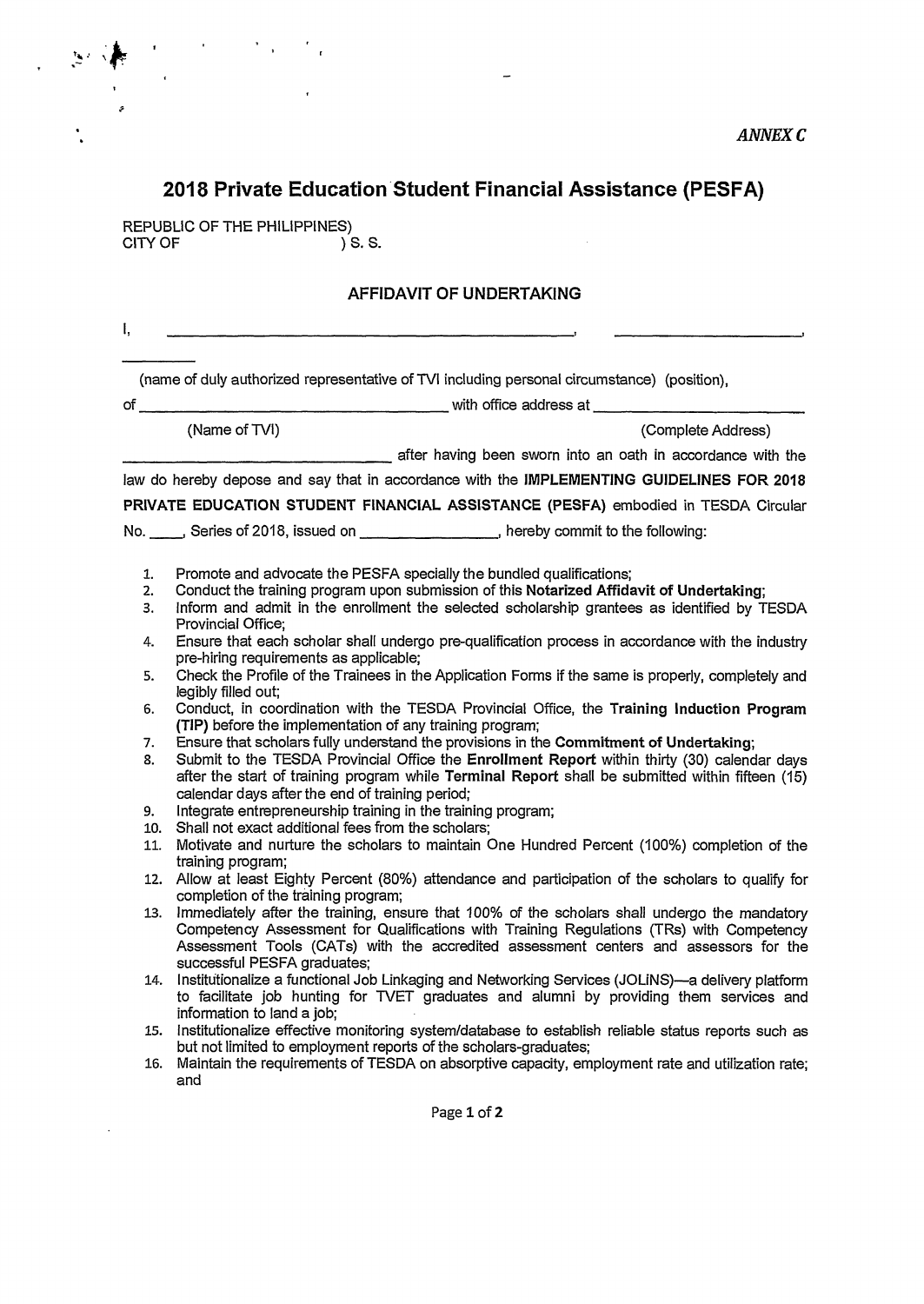- 16. Submit to TESDA for purposes of facilitating claims for payment the following supporting documents:
	- 16.1. Billing Statement;

 $\mathcal{P}$ 

 $\lambda$ 

- 16.2. MIS 03-02 Terminal Report duly signed by the TVI's authorized signatories;
- 16.3. Daily Attendance Sheet (for the duration of the training) signed by the trainer; and
- 16.4. Certified True Copy of the RWAC for the payment of assessment fees where applicable;
- 16.5. TESDA copy of the PESFA Scholarship Grant Certificates duly signed by the concerned officials.
- 17. Cooperate and allow TESDA to conduct on-the-spot random audits on the ongoing PESFA scholarship programs of the TVI where the subjects of inspection are the TVI's compliance with the required facilities, equipment, attendance and eligibility of trainers, acceptance of methods of training being conducted, updated government registrations and licenses to operate, WET Program Registration and attendance of trainees, among others.

Nonetheless, in all instances, due process must be observed at ail times.

\*(Signature of Authorized Representative over Printed Name)

|                                               | SUBSCRIBED AND SWORN TO BEFORE ME THIS<br>AFFIANT EXHIBITING TO ME HIS/HER | DAY OF<br><b>ISSUED ON</b> |
|-----------------------------------------------|----------------------------------------------------------------------------|----------------------------|
| <b>AT</b><br>Doc. No.<br>Page No.<br>Book No. |                                                                            | <b>NOTARY PUBLIC</b>       |
| Series of 2018                                |                                                                            |                            |

\*The signatory must be duly authorized by the institution (WI). Since the WI is a corporation, there must be a Board Resolution authorizing the representative to sign for and in behalf of the **WI** which will include the QM and required reports on PESFA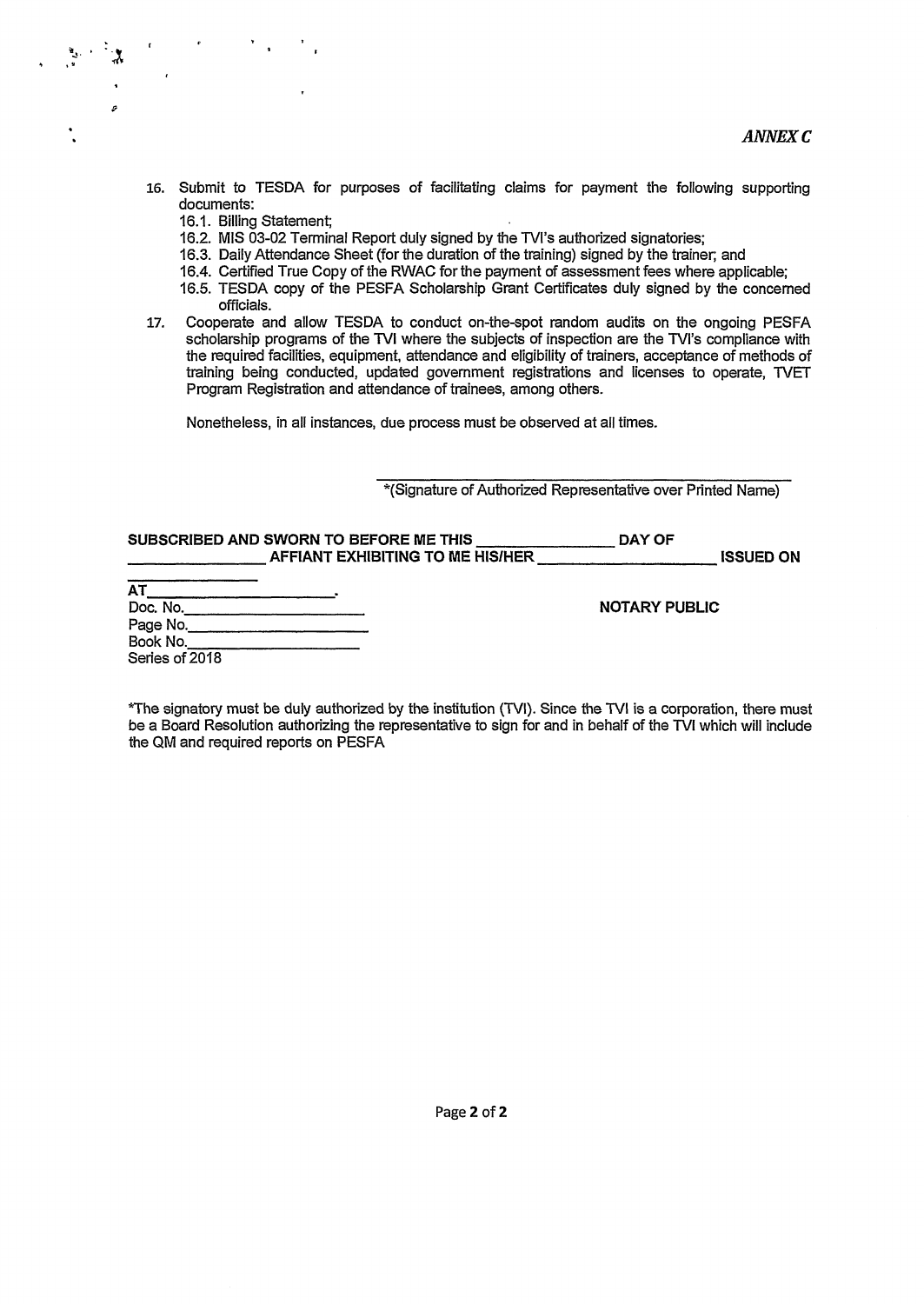#### **Coding System for Approved PESFA QM**

|                                   | QM Qualification<br>Code per Approved |                  |                             |                                      |                                         |                                                                                 |
|-----------------------------------|---------------------------------------|------------------|-----------------------------|--------------------------------------|-----------------------------------------|---------------------------------------------------------------------------------|
| 1 <sup>st</sup> line              | 2 <sup>nd</sup><br>line               | 3rd line         | 4 <sup>th</sup> line        | 5 <sup>th</sup> line                 | 6 <sup>th</sup> line                    | Qualification                                                                   |
| Type of<br>Scholarship<br>Program | QM                                    | Calendar<br>Year | TESDA<br>Regional<br>Office | <b>TESDA</b><br>Provincial<br>Office | Sequence<br>Number of<br>Approved<br>QM | QM Number + QM<br><b>Qualification Code:</b><br>Coding to be used:<br>1 to 1000 |

|  | QM Number: PESFA-QM-2018-0128-0001 |
|--|------------------------------------|
|--|------------------------------------|

| <b>PESFA</b> | -Scholarship Program            |
|--------------|---------------------------------|
| OМ           | -Qualification Map              |
| 2018         | -Calendar Year                  |
| 01           | -TESDA I                        |
| 28           | -TESDA Ilocos Norte             |
| 01           | -Sequence Number of Approved QM |

### **QM Qualification Code: PESFA-QM-2018-0128-0001-1**

| <b>PESFA</b> | -Scholarship Program            |
|--------------|---------------------------------|
| QM           | -Qualification Map              |
| 2018         | -Calendar Year                  |
| 01           | -TESDA I                        |
| 28           | -TESDA Ilocos Norte             |
| 01           | -Sequence Number of Approved QM |
| $\mathbf 1$  | -QM Qualification Code          |

Note: **Each line is separated by a dash (-).** 

The Regional and Provincial Codes shall be in accordance with the Unified Accounts Codes Structures (UACS) Manual. In the absence of the Regional/Provincial Codes for some Regions/Provinces, the following codes shall be adopted:

| <b>TESDA NCR</b> | CaMaNaVA-01         |
|------------------|---------------------|
|                  | Manila-02           |
|                  | MuntiParLasTaPat-03 |
|                  | PaMaMaRiSan-04      |
|                  | PasMak-05           |
|                  | Quezon City-06      |
| <b>TESDAIX</b>   | Zamboanga City-73   |
|                  | Isabela City-07     |